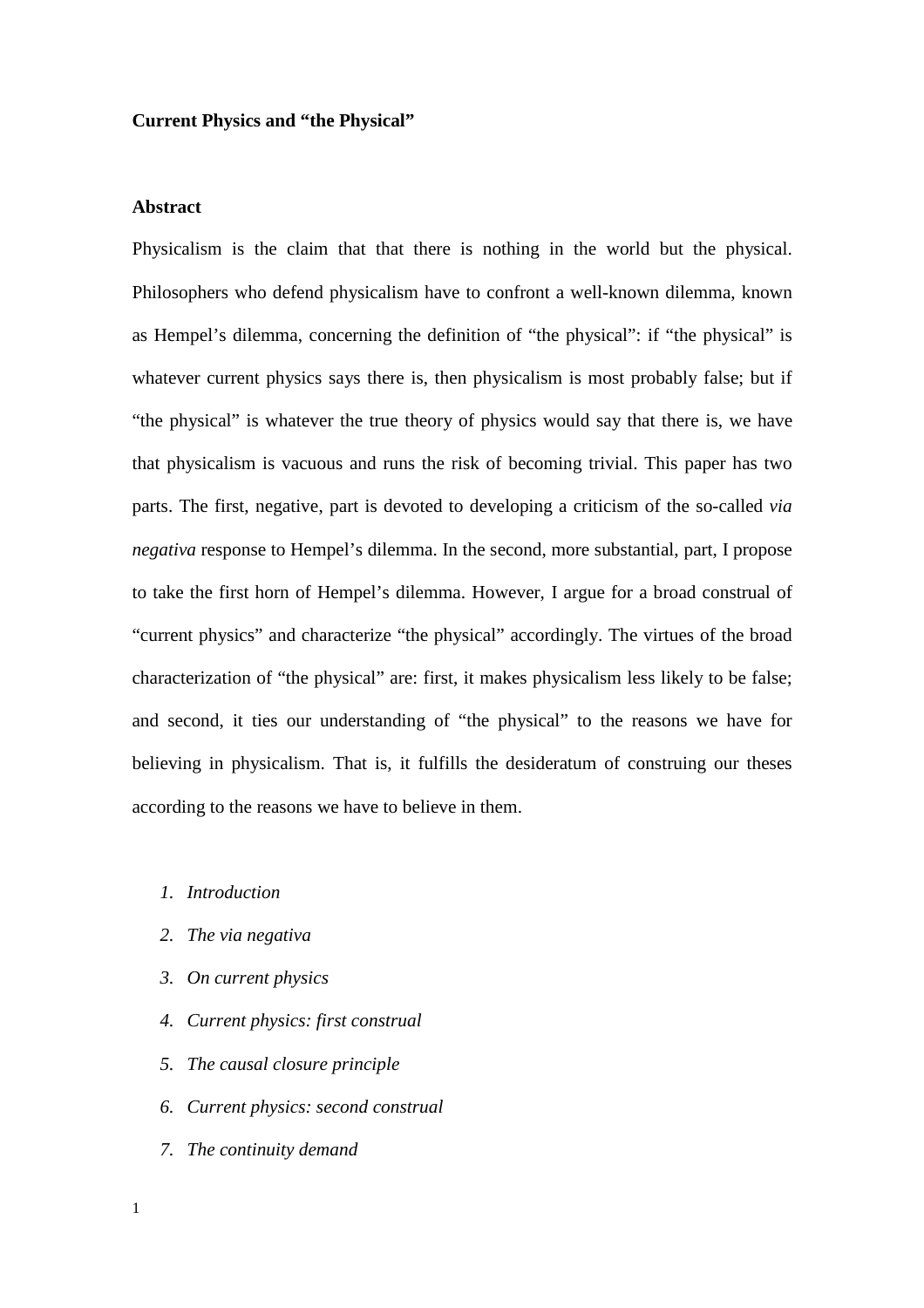# **1. Introduction**

Physicalism is an ontological thesis about the ultimate constituents of the world<sup>i</sup>. In its strong version, physicalism claims that the world contains nothing but physical entities. Other milder versions allow the existence either of some abstract entities or of entities that, while not physical, depend on, or are determined by, physical entities<sup>ii</sup>. As is well known, however it is defined, physicalism has to confront a dilemma that results from the indeterminacy of the notion of the physical. This is known as Hempel's dilemma (see Hempel [1980]) and can be stated as follows: "The physical" in physicalism may mean either something like, "whatever current physics claims exists," or something like, "whatever the true ultimate physics claims exists." If we adopt the former option, then physicalism is most probably false, because current physics is most probably false<sup>iii</sup>. If we choose the latter, then physicalism is quite an empty thesis, because we do not have any idea about what kind of entities the true ultimate physics will postulate. Moreover, it has been claimed that construing physicalism in this second way runs the risk of rendering it trivial, since it is possible that the final theory of physics will turn out to include, for instance, irreducible mental properties in its basic repertoire (see Chomsky  $[1995]$ <sup>jv</sup>.

Some authors reject the idea that it is untenable to link the definition of the physical to current physics (see Melnyk [1997], [2003]) thereby claiming to disarm the first horn of the dilemma. The pessimistic meta-induction argument (see Laudan [1981]) suggests that our current theories are most probably false. In spite of this however, Melnyk claims that it is possible to have a realist attitude towards our current physical theories based, for instance, on the fact that they fare better than their rivals.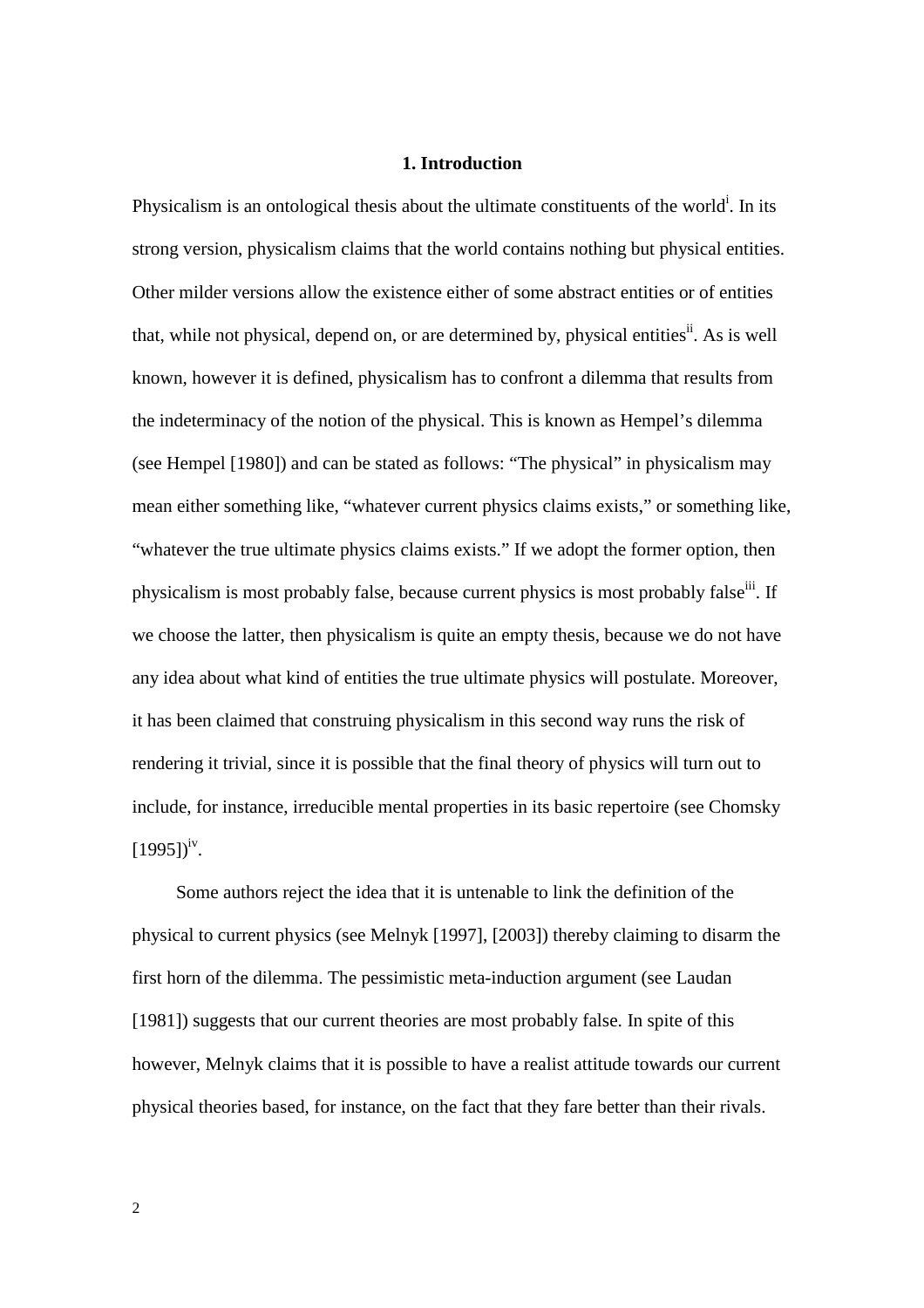Analogously, we can have a realist attitude towards a physicalism linked to our current physical theories, given that it is more likely to be true than its rivals.

Melnyk's account has been severely criticized (see e.g., Wilson [2006]). However, I think that currentism, as this general approach is often called, should be seen as a live option. I concur with Melnyk's critics in that the meta-induction problem is fatal for Melnyk's currentism. We have plenty of inductive evidence to suppose that current physics (understood for instance as the set of claims to be found in physics textbooks) will be superseded by other physics. Yet, it is possible to understand "current physics" in another, broader way, and identify it with just a core subset of the claims found in textbooks. In particular, my proposal is to construe current physics minimally. Thus construed, current physics asserts: first, that energy, momentum, electrical charge and a few more properties are conserved quantities in all (or at least in a relevant class of) local interactions when the system considered is the whole universe  $y_i$ , second, that these quantities are possessed by bodies; and third, that their distribution and exchange are mediated by forces.

I will argue that this construal of current physics allows for an adequate definition of the physical in the physicalist debate. First, it provides the physicalist claim with content, for physicalism becomes the claim that what exists is energy, momentum,electrical charge and a few more quantities (such as color charge); bodies which possess these quantities; and the forces which mediate their distribution and exchange. Second, this proposal is not such easy prey for the meta-induction argument: according to the proposal, the claims that constitute current physics are well-entrenched central claims, not just of our contemporary theories narrowly construed, but of a number of such theories that have been proposed as improvements over others. This means, minimally, that we also have some valuable inductive evidence to believe that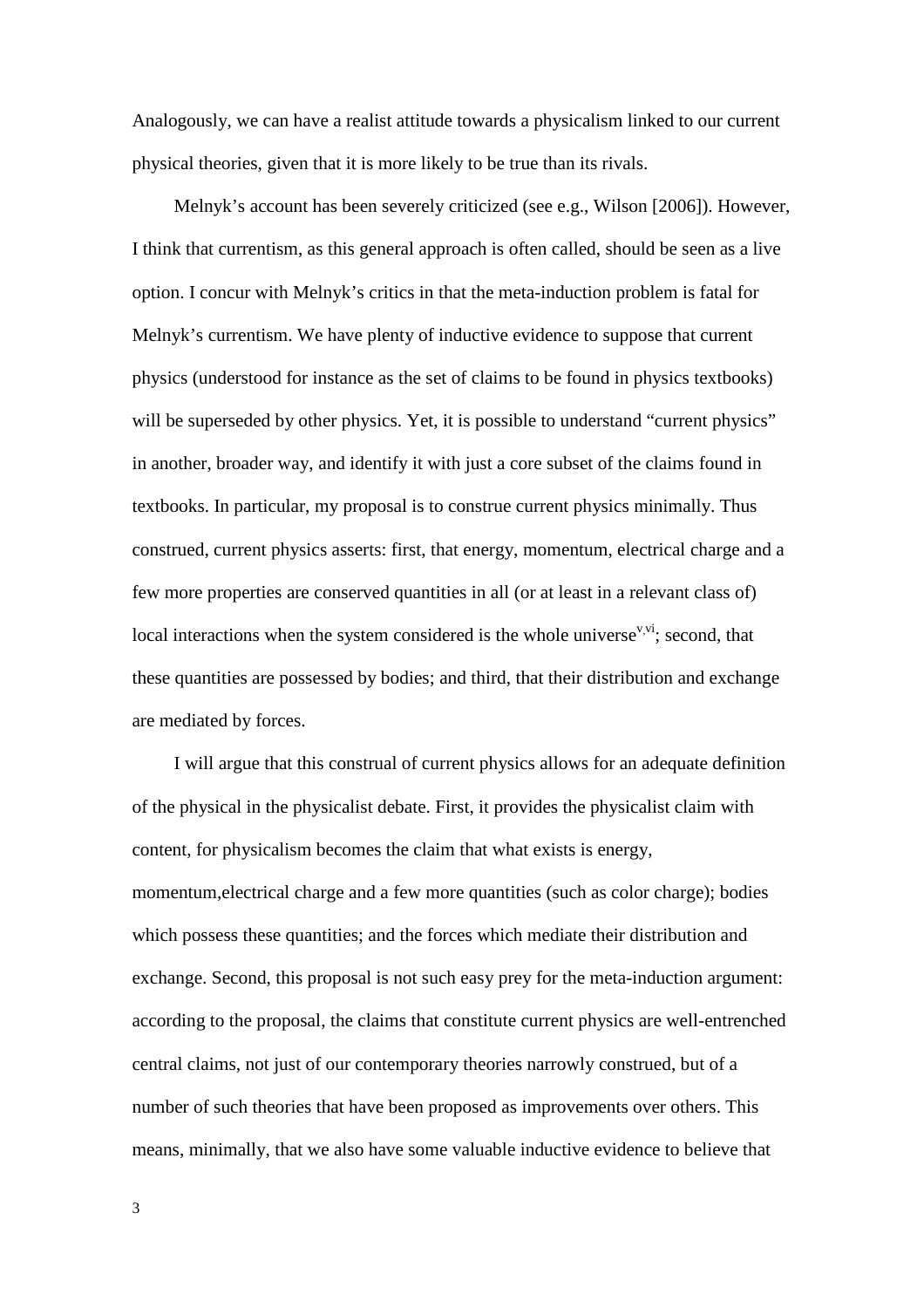our next theories will keep on including these claims. Third, this construal of physics enables us to tie the definition of the physical to the arguments we have to believe in physicalism. The basic reason we have to believe that there is nothing over and above the physical is that the physical world is causally closed. However, that the physical world is causally closed is something we can only justify if the physical is construed along the lines I propose; or so I will argue.

It is possible to claim that my suggestion of what we should take current physics to mean makes me ultimately a "futurist" rather than a "currentist". That is, despite the fact that I present my position as one that embraces the first horn of Hempel's dilemma, some would understandably see it as a strategy that endorses Hempel's second option. They could claim that I construe "the physical" as whatever a future physics says there is, on the assumption that such a future physics will keep on postulating that, e.g. energy and momentum are conserved quantities whose interactions are mediated by forces. This is something that seems to be implied by my apparent rejection of the metainduction argument above. However, I do not reject the idea that there is some metainductive evidence that should lead us to distrust our current theories, no matter how broadly we construe them. Rather, what I want to deny is that such meta-inductive evidence should make us think that our current physics, broadly construed, is *most probably* false. This can be turned into a prediction about what future physics will be like, but as I see it, such eventual future physics plays no role in my argumentation. Whichever camp one sees my proposal as belonging to, the thesis is the following: The physicalist thesis benefits from a minimal definition of the physical as including: energy, momentum,charge and some other conserved quantities; the bodies that possess them; and the forces responsible for their distribution and exchange. This is beneficial for two main reasons: first, because it endows physicalism with some degree of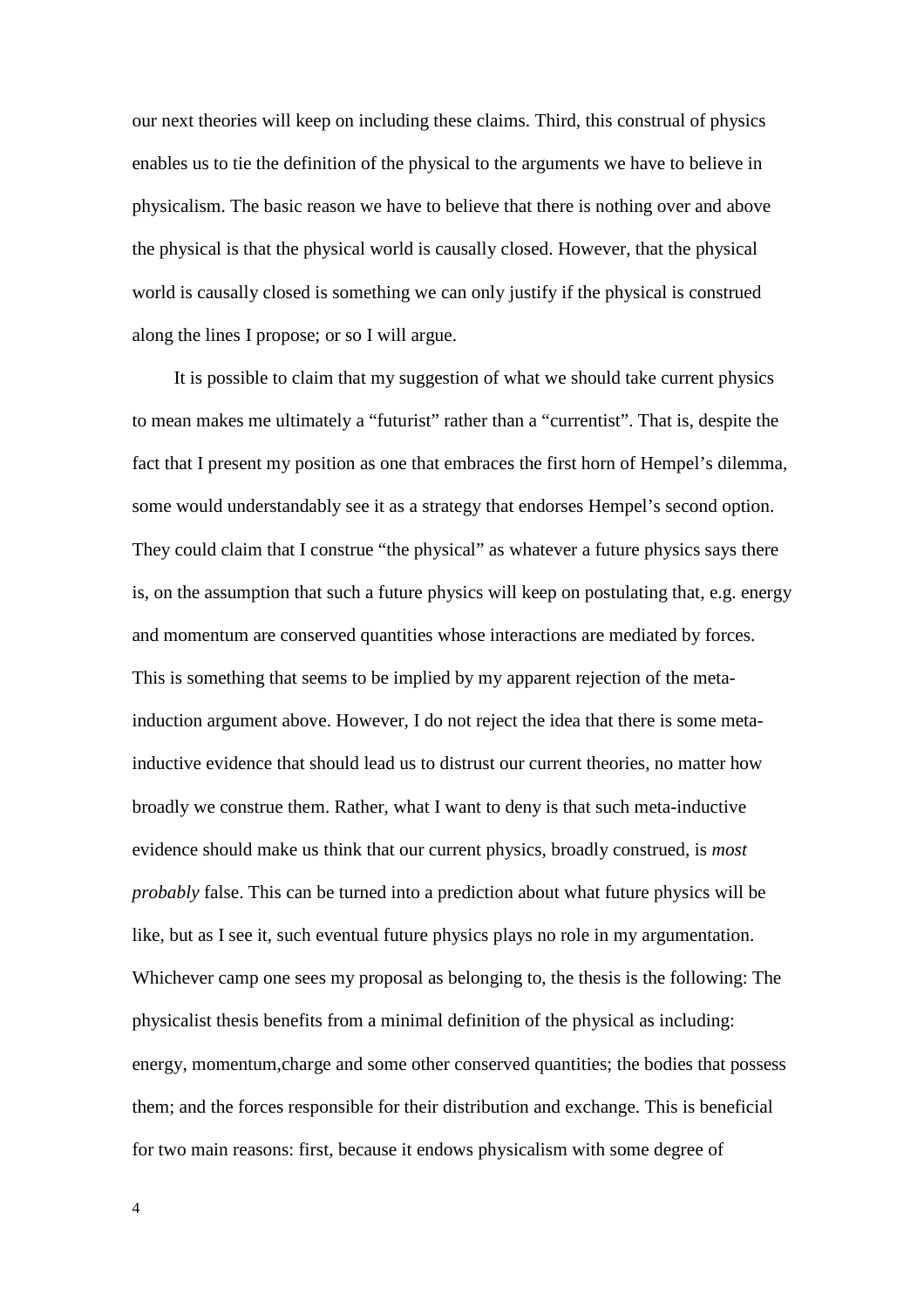verisimilitude (i.e., it cannot be claimed to be most probably false); and second, because otherwise we lose the link between the arguments we have for being physicalists and the thesis we are putting forward.

I will begin the discussion with a more committed view as to what current physics consists of. Later I will move on to the less committed account advanced here, which, nonetheless, I hope will not be devoid of content. I will certainly try to stay clear of what many seem to take as the most promising account in the task of defining the physical: the *via negativa* strategy. My idea, along with that of Dowell [2006], is that it is not necessary to mention the mental in the definition of the physical. This is indeed a good thing, as endorsing at some point the *via negativa* inevitably entails inheriting its problems; which I will explain before moving on to present my own proposal.

Thus, the first section will be devoted to developing some criticisms of the *via negativa*. After that, I will present the general idea I want to explore, namely, that a broad construal of "current physics" may sidestep the problems inherent to Melnyk's approach, and that at the same time this construal provides us with a notion of "the physical" that is linked to the reasons we have to believe in physicalism. The third and fourth sections will attempt to provide a first characterization of current physics and of "the physical" that seems to fulfill both of these *desiderata*. It will be a characterization that has meaningful content and is supported by our arguments for physicalism, in particular, by the argument from the causal closure principle. Unfortunately, the discussion will show that such a characterization is not likely to be true. The final section argues for an even more abstract construal of current physics and "the physical". I will try to show that this second characterization is not devoid of content and that it does not suffer from the same problem of the first; it is not likely to be false. Thereby, if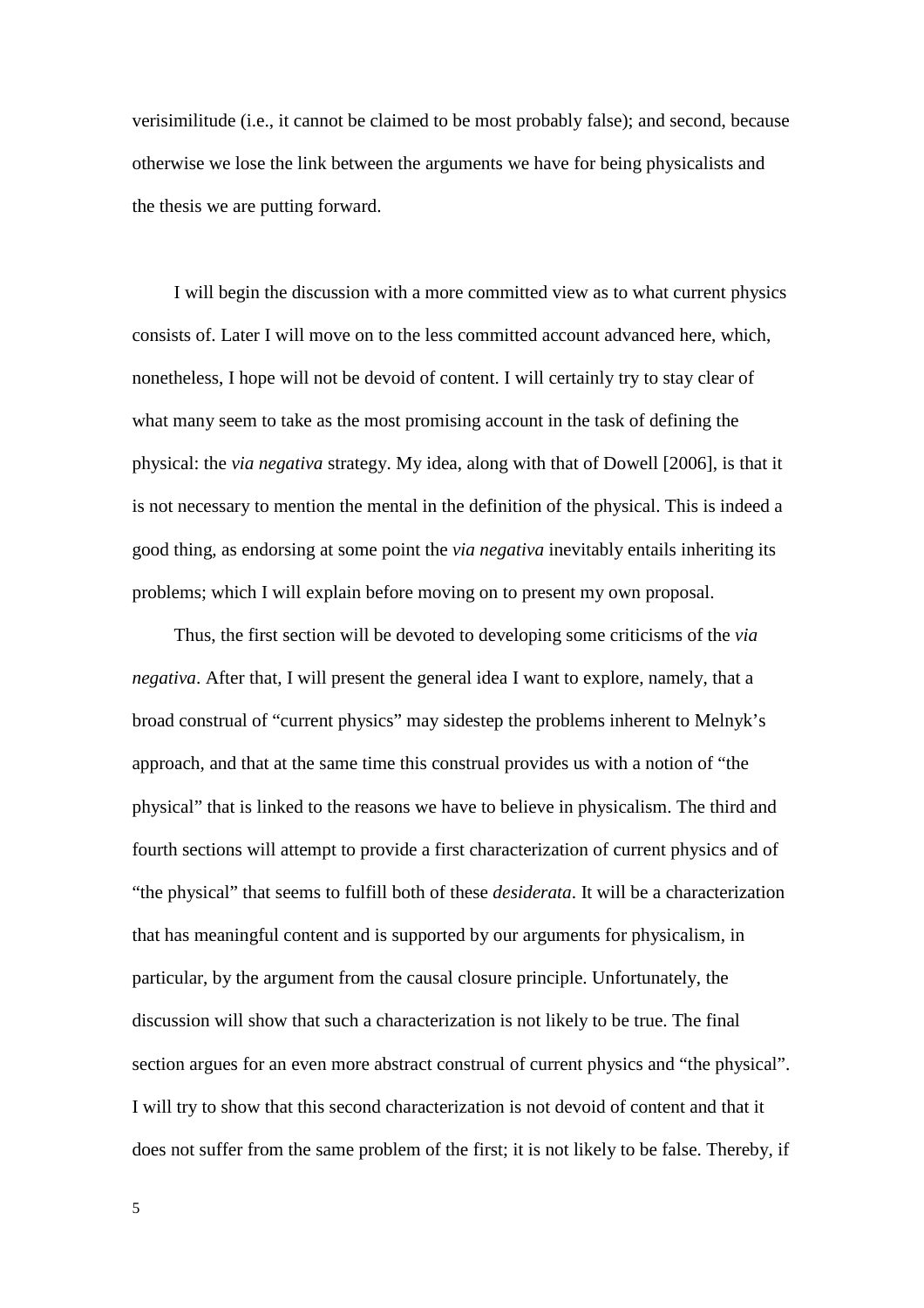I am right, this second characterization meets the demands we place on a definition of the "the physical", and also has the virtue that it is linked to the reasons we have to believe in physicalism.

#### **2. The** *via negativa*

In the recent debate concerning how to characterize the physical, some philosophers have tried to avoid Hempel's dilemma by refusing to link the formulation of physicalism to any particular physical theory, current or future. Of special interest seems to be what is known as the *via negativa* (see Crook and Gillett [2001], Montero, [2005], Montero and Papineau [2005], Wilson [2006], Worley [2006])<sup>vii</sup>. This maneuver consists of defining the physical negatively, that is, by contrasting it against a class of entities that is better defined. The class in question is the class of mental entities. We may not know which physical entities there are, or what it is to be a physical entity, but we are on safer ground as regards what constitutes the mental domain, such as beliefs, desires, *qualia*, etc. So physicalism can be defined as the claim that there are no irreducible mental entities in the world, i.e., that beliefs, desires, etc. are not part of the fabric of the world unless they are shown to consist of something else. It has been suggested (see Worley [2006]) that this overall strategy may have some psychological grounding, for we separate the mental and the physical domains very early on (see Bloom [2004]). Thus, it seems that even the psychological facts should make us think that the mental/physical distinction is a safe dichotomy to rely on for definitional purposes.

This strategy is fine as far as it goes. That is, as long as the physicalist is concerned only with the mental. If the issue of physicalism is an issue about the mind-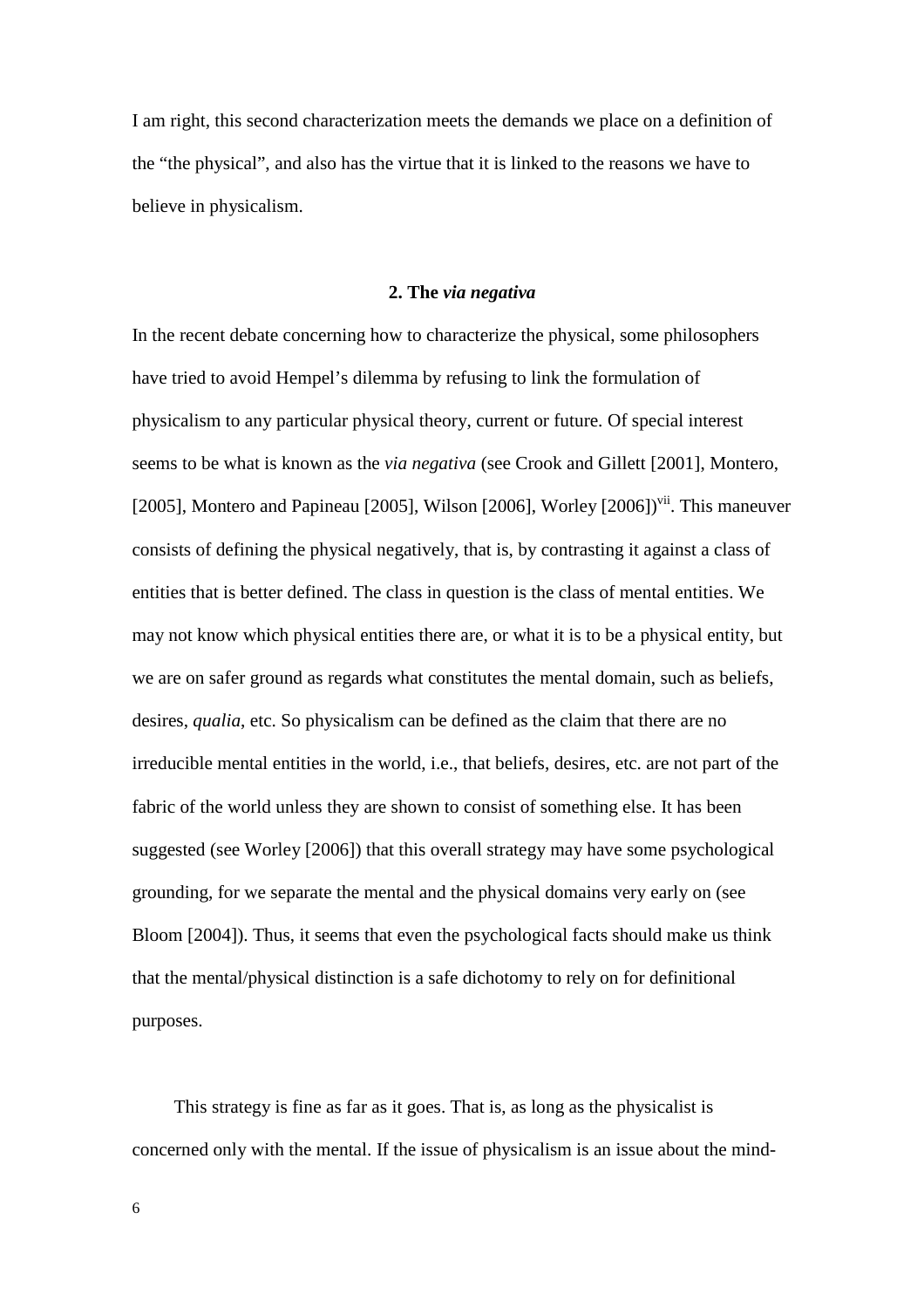body problem, then it is perfectly acceptable to have the physical defined as "nonmental<sup>"viii</sup>. However, physicalism must be, or at any rate I take it to be, a more robust thesis. A physicalist defends not only that there are no irreducible mental entities, but also that there are no irreducible spirits, astrological forces, acts of divine intervention, telekinesic principles and so forth. Moreover, some physicalists would affirm that there are no geological or biological irreducible entities.

Now, how is the *via negativa* supposed to work when the physicalist is concerned with domains other than the mental? One option is to define the physical negatively and *contextually*, according to the debate one engages in. That is, 'physical' would mean non-astrological when the discussion was focused on astrology, non-biological when the debate concerned the ontological status of biological entities, and so on. Another possible approach is to define the physical negatively and *universally*, that is, as the non-mental, non-astrological, non-biological, etc. However, neither of these approaches looks promising. Since we lack an inventory of the classes against which we want to contrast the physical, the second option looks hopeless. Even if we forget about astrology and other such beliefs, it is impossible to specify the class of things against which we want to define the physical. We cannot simply use the list of the current special sciences, for it is possible that new sciences will emerge. Furthermore, the problem is not solved by including as yet non-existent fields and referring to, for example, "whatever is not treated by the future special sciences." As the triviality problem makes clear, it may not be a "future special science" that postulates things such as the existence of mental entities, but this idea may form part of future physics itself. Meanwhile, the first approach entails the problem that physical would be turned into a context-dependent term; its meaning would vary with the context of the debate. For instance, a physicalist would have to exclude mentality from the fabric of the world in a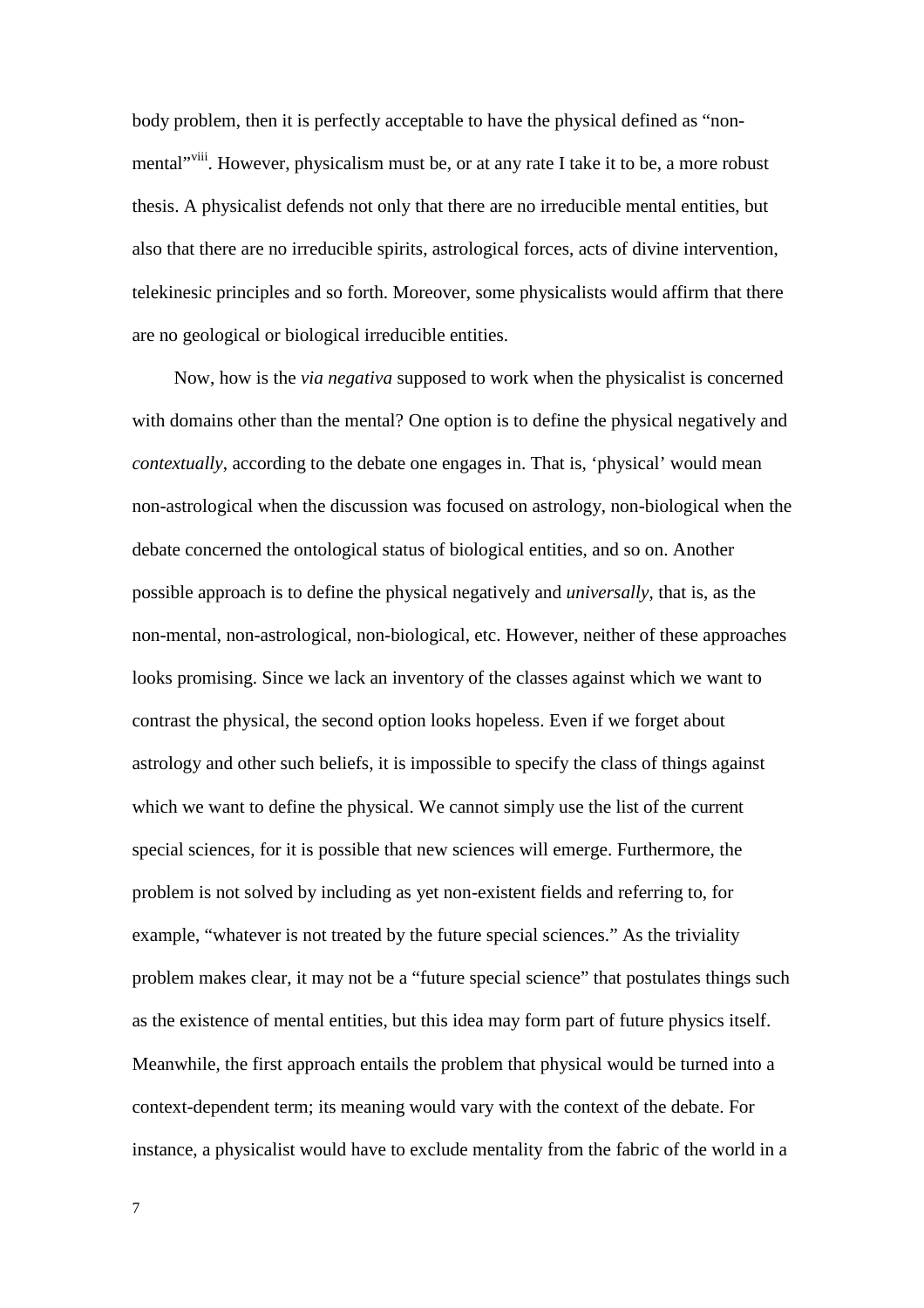debate on the mind-body problem but not exclude it in a debate about astrology, since in the latter context physical would just mean non-astrological.

Some would say that this is not a real problem for the *via negativa*; the debate physicalists are mostly engaged in is the mind-body problem. It can even be claimed that it is the *only* debate that concerns them (see Wilson [2006]), so the problem of how to define the physical against other contrast classes does not arise. However, this is not quite right. There are at least two arguments against such a claim: one has to do with "alien entities" and the other with special sciences.

First, if what we want is a definition (or something that approximates a definition) of the physical, then we have to take into account not just *actual* debates, even less current academic debates, but also *possible* debates. Moreover, it seems that the discussion about the status of astrological or divine entities *vis à vis* physical entities is not just a possible debate, but a lively real debate. Now, it seems possible to deny this. It can be argued that the debates concerning astrology, divinity, telekinesis and so on may look like metaphysical debates on a par with the physicalist debate concerning the mental, but in fact they have a very different status. Issues such as whether there are irreducible astrological entities are not even a possible subject of debate for physicalist philosophers, as they are contested in different arenas. In effect, it seems that we can exclude the existence of this kind of entities offhand, on account of their belonging to practices that are not scientific; not explanatory or predictive. If this were so, there would be no need for the metaphysician to get involved in the issue of the relationship of such entities with the physical world. However, things are not that clear.

On the one hand, even if we assume that folk psychology is explanatory and predictive enough<sup>ix</sup>, mind-body physicalism arises in connection with issues in the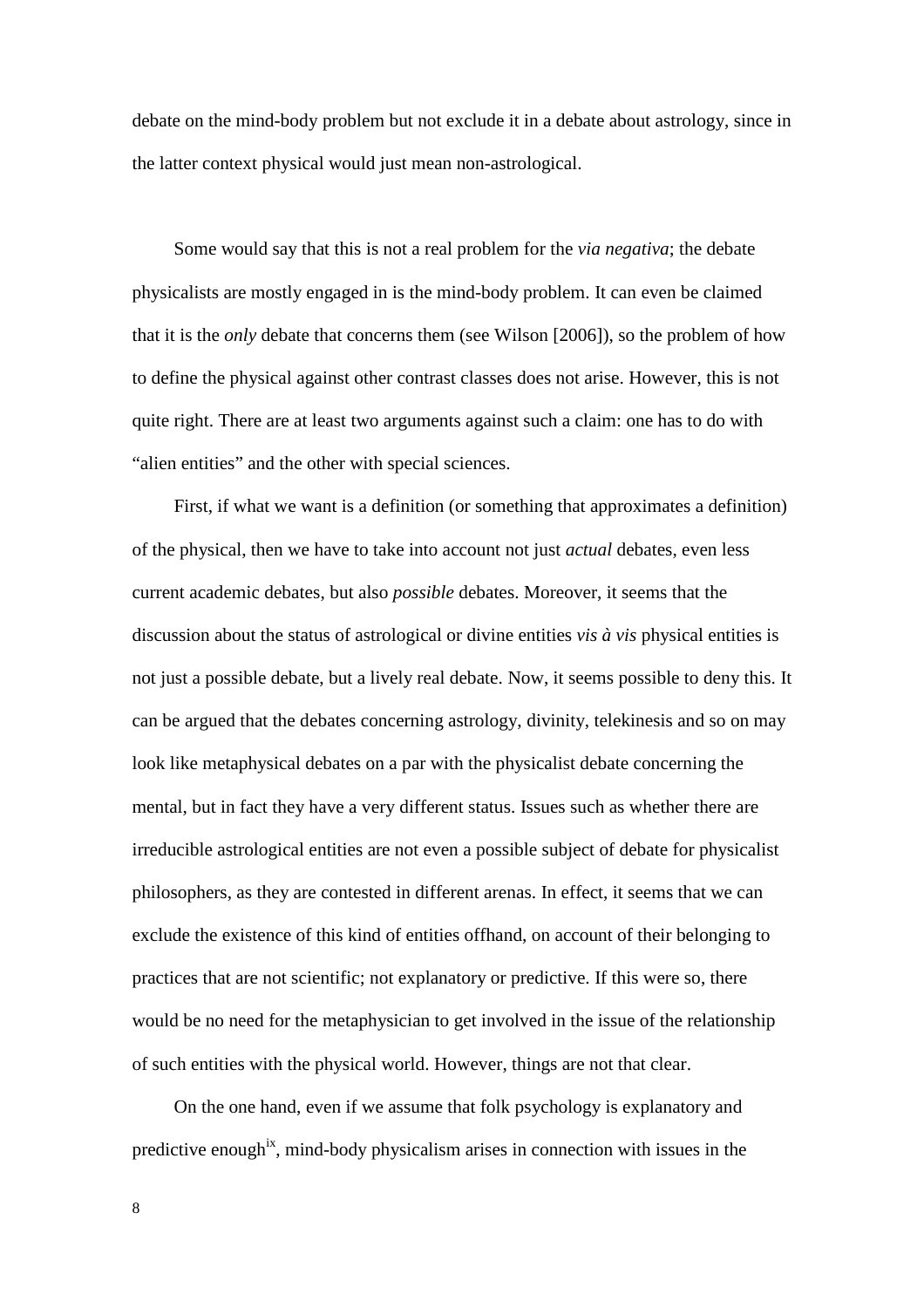philosophy of science as well. In particular, we engage in a metaphysical debate because we have a problem with psychology. Specifically, it seems to clash with other, well-supported theories, such as physics. Physics is said to hold that all physical effects have sufficient physical causes, while psychology purports to explain some of these effects by means of another kind of property. In principle, given this problem, we could exclude the existence of mental entities on purely scientific grounds. We do not do so principally because, regardless of this and other possible problems (such as the apparent irreducibility of psychological properties) we seem to be convinced that mental properties exist<sup>x</sup>. As a result, we take it that mental phenomena are real and then wonder whether they pose an unsolvable problem for physicalism. Other phenomena simply do not reach that stage in the discussion. However, in different possible circumstances we, or another *us* in another culture, could be convinced of the existence of astrological forces or acts of divine intervention, and we would have to deal with these alleged "alien entities" in the arena of metaphysics.

On the other hand, one can wonder whether the rejection of the existence of alien entities, be they ghosts, gods or telekinetic powers, is really based on the lack of predictive power or of falsifiability of the theories that posit them. Without entering the debate as to whether there is a good falsifiability demarcation criterion, I find it plausible to hold that our rejection of alien entities is very often grounded on the same kind of reasons we have to deny that there are irreducible mental properties. For instance, in his *Cosmos* series, Carl Sagan rhetorically asked how the planets could bring about changes in our behavior given that none of the existing forces could mediate a causal connection between planets and people's behavior. That is, he was not claiming that astrology lacked a certain epistemic virtue, but that "astrological facts" were not explainable in terms of our current physical knowledge. This certainly resembles the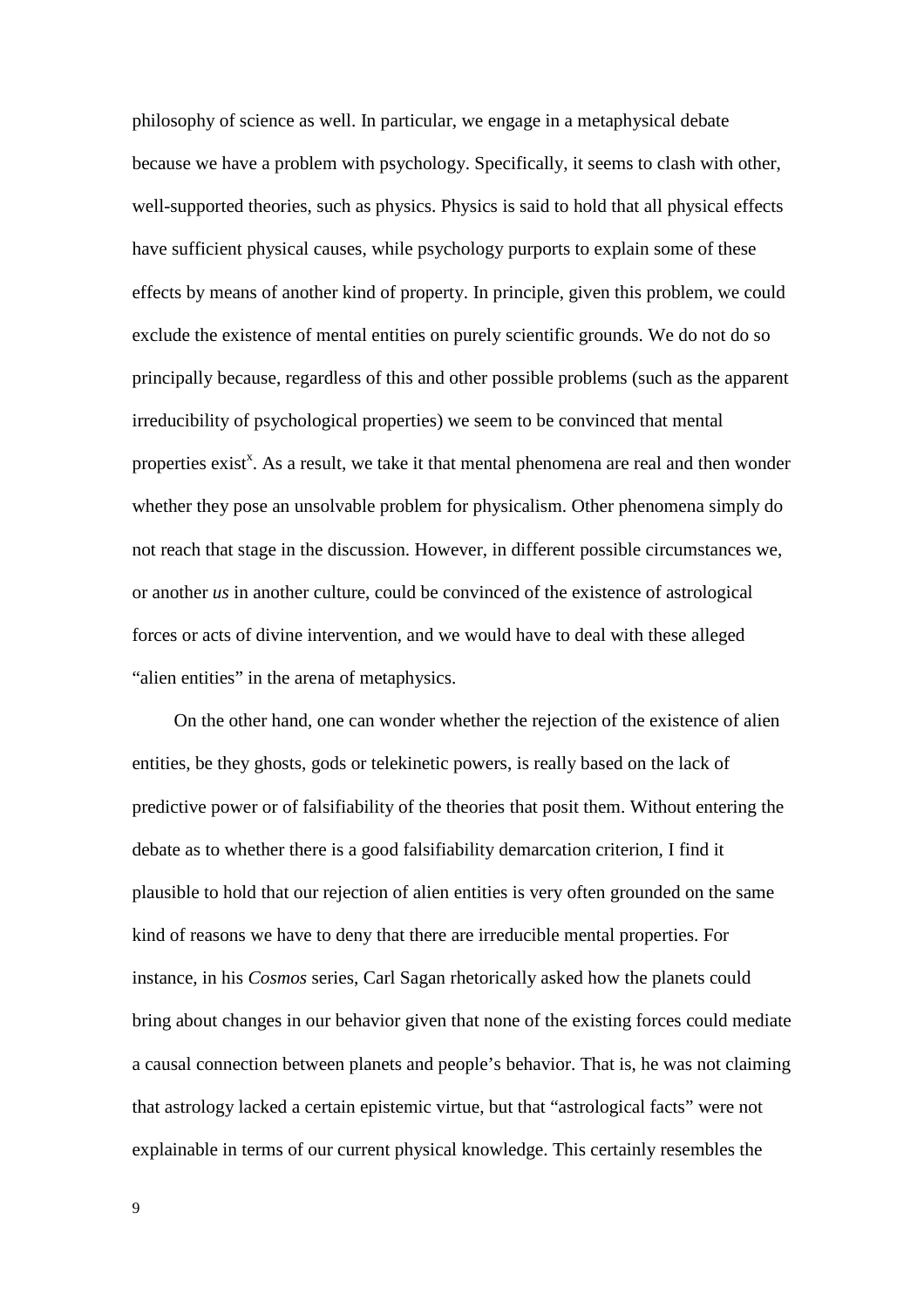claim of a physicalist who rejects the existence of irreducible mental properties on the grounds that everything that exists must be accountable for in terms of physics. What I mean to say is that, regardless of whether the issues of astrology, religion and so on can be fought in another arena, they can also be fought, and are indeed fought, in the same arena where the discussion about mentality takes place. I take this to demonstrate that the import of the physicalist thesis is not restricted to the mental domain and so, ultimately, the physical cannot simply mean "the non-mental"<sup>xi</sup>.

The second reason why the physical cannot be just the non-mental is more straightforward. As has been explained, the physical is also contrasted with the geological, the biological, etc. Reductive physicalists claim that the only entities that exist are physical entities. Non-reductive physicalists are more willing to concede the existence of entities which supervene on physical entities. In either case (that is, regardless of the final ontological position one adopts) physical entities are contrasted with the entities postulated by higher-level sciences. Moreover, some of the opponents of the reductive physicalist claim that there are irreducible biological or geological properties. So the physical has to be defined against the biological and geological for the debate to make sense. In the light of all this, it seems that the *via negativa* is quite a problematic approach to the issue of physicalism<sup>xii</sup>.

### **3. On Current Physics**

The *via negativa* is not the only way to escape Hempel's dilemma. However, once the weaknesses of the *via negativa* are taken into account, I think the physicalist has no better option than to confront Hempel's dilemma<sup>xiii</sup>. My proposal is to embrace the first horn of the dilemma without getting trapped. As I mentioned above, Melnyk [1997] also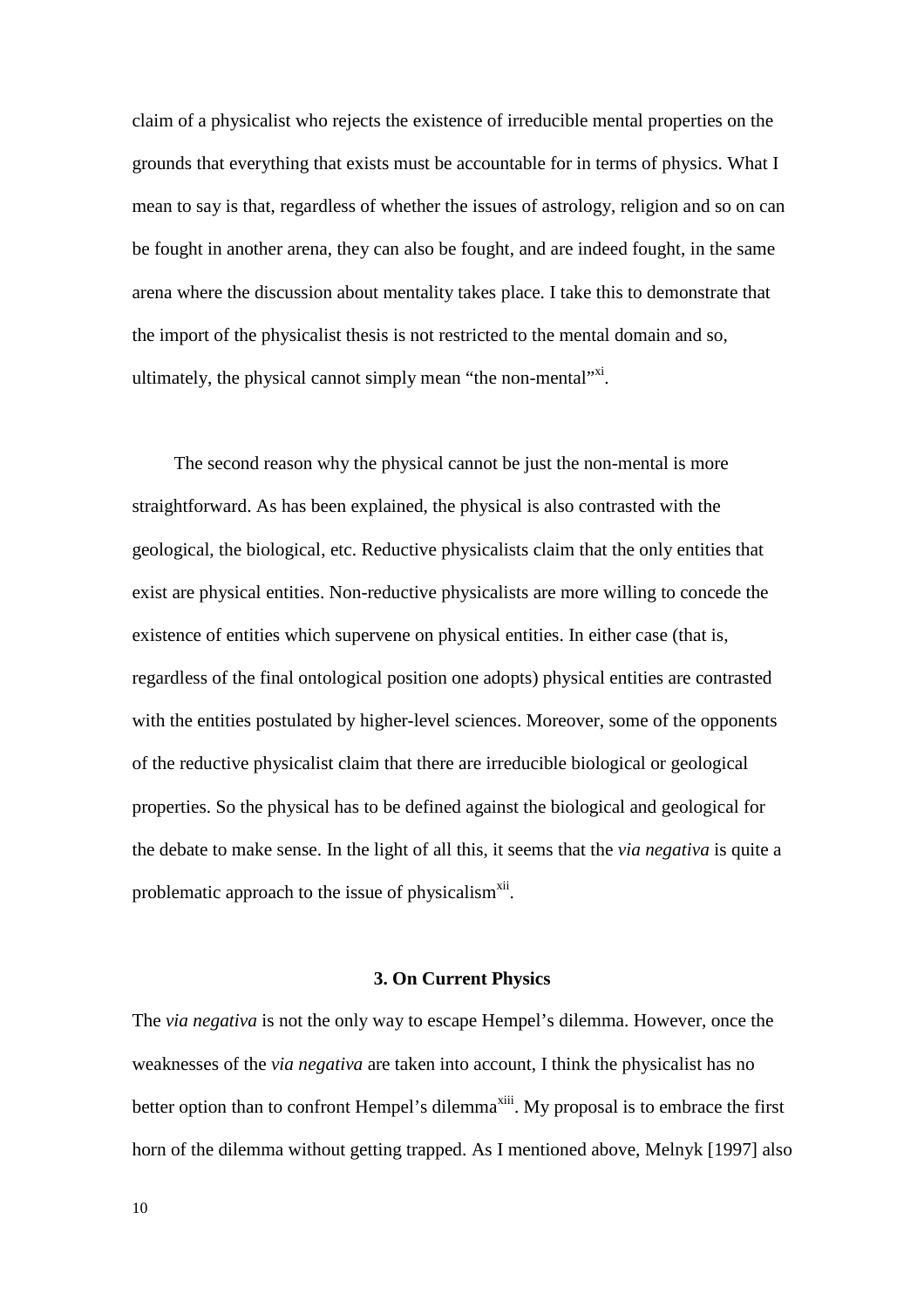commended this approach. However, my proposal is different. I think that a lot of the discussion on physicalism may hinge on what we understand by "current physics." If current physics means our contemporary theories of physics (Relativity Theory, Quantum Electrodynamics, etc.) in all their detail, as Melnyk seems to assume, then we can take it for granted that physicalism is false –that is, Hempel's first horn holds. However, current physics may be taken to stand for something more abstract, such as a set of claims that forms a constitutive part of a general research program, a paradigm or something of the kind. Now, if current physics is interpreted in this way, then physicalism is on much safer grounds, or so I will argue. By defending physicalism in this way, first, we have that current physics is committed to fewer claims and, more importantly, it is committed to those claims that are better supported than any others. The result is that current physics thus understood is more likely to be true, and that it cannot therefore be said that physicalism is most probably false. Second, as I will explain, we are now in a position to see that the physicalist claim construed this way is more likely to be true because it is the definition of physicalism that emerges from the reasons we have to believe in it. I hope that this point will be understood in the discussion that follows; let me advance a brief explanation.

 Some authors claim that the main reason we have to believe in physicalism is that we believe that the physical world is causally closed (Papineau [2002], Kim [2005]). I agree with them: there is no other argument for physicalism that can be as straightforward as the much discussed "exclusion argument" (see Kim  $[1993]$ <sup>xiv</sup>. So physicalists should try to justify their belief in the causal closure of the physical world. One way to do this, probably the best, is to ground the belief on some well-established claims of physics. I will try to explain which claims of physics can be used to support our belief in this "causal closure principle" (CCP), and so, which claims support our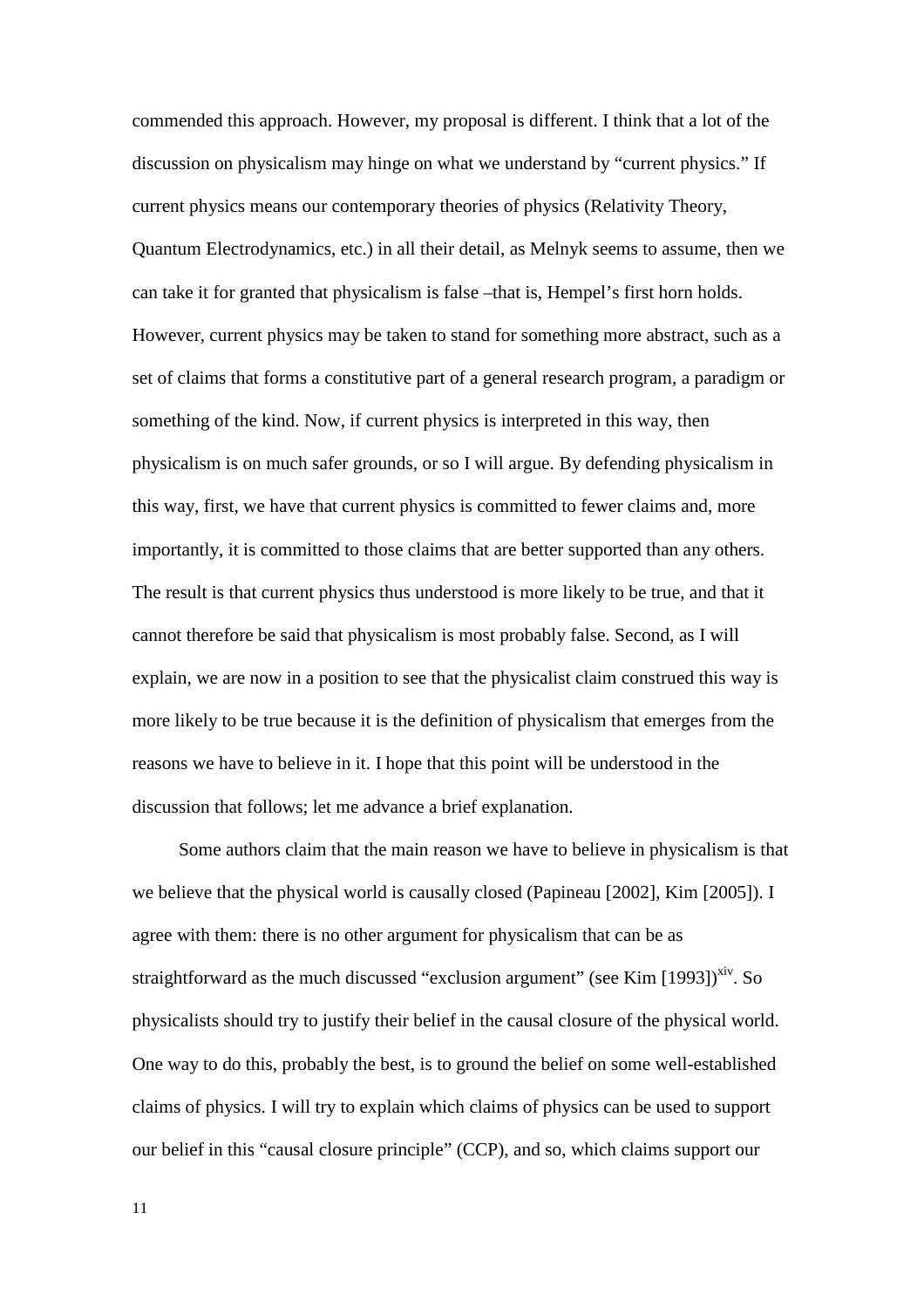physicalist *credo*. My proposal will be that the CCP –in fact, a weaker claim than the CCP– can be grounded on the following two claims: (a) that some quantities, especially energy and momentum, are typically conserved in local interactions when the closed system considered is the whole universe, and (b) that forces mediate the distribution and exchanges of these conserved quantities.

Now, what I suggest is that we should construe our physicalist thesis so as to be in a position to argue for it. This means that it should be a thesis that we can support by appeal to the CCP, which ultimately means that it will be the claim that everything that exists comes down to a list of conserved quantities, bodies that possess them and forces that mediate their exchange. However, note that the two claims to be used in grounding the CCP are such central principles of current physics that they can be used to characterize it in a broad way. So they play a double role: they can be used to characterize current physics, and they can be used to ground the CCP and thereby, physicalism. Thus, a physicalist thesis linked to a broad construal of current physics has the virtue of also being linked to the reasons we have to believe in it. I think this is as it should be; we should not endorse stronger theses than our arguments entitle us to. Admittedly, this results in a restrictive reading of the physicalist thesis, which is unlikely to be shared by all the philosophers who have claimed to be physicalists in the past. However, this is a drawback I am prepared to accept (see the discussion in the final section).

In the remainder of the paper I will argue this in more detail. As I have already said, my two main claims can be stated as follows.

(i) There are some laws and claims which can be taken as characterizing features of current physics and which allow for a broad construal of it.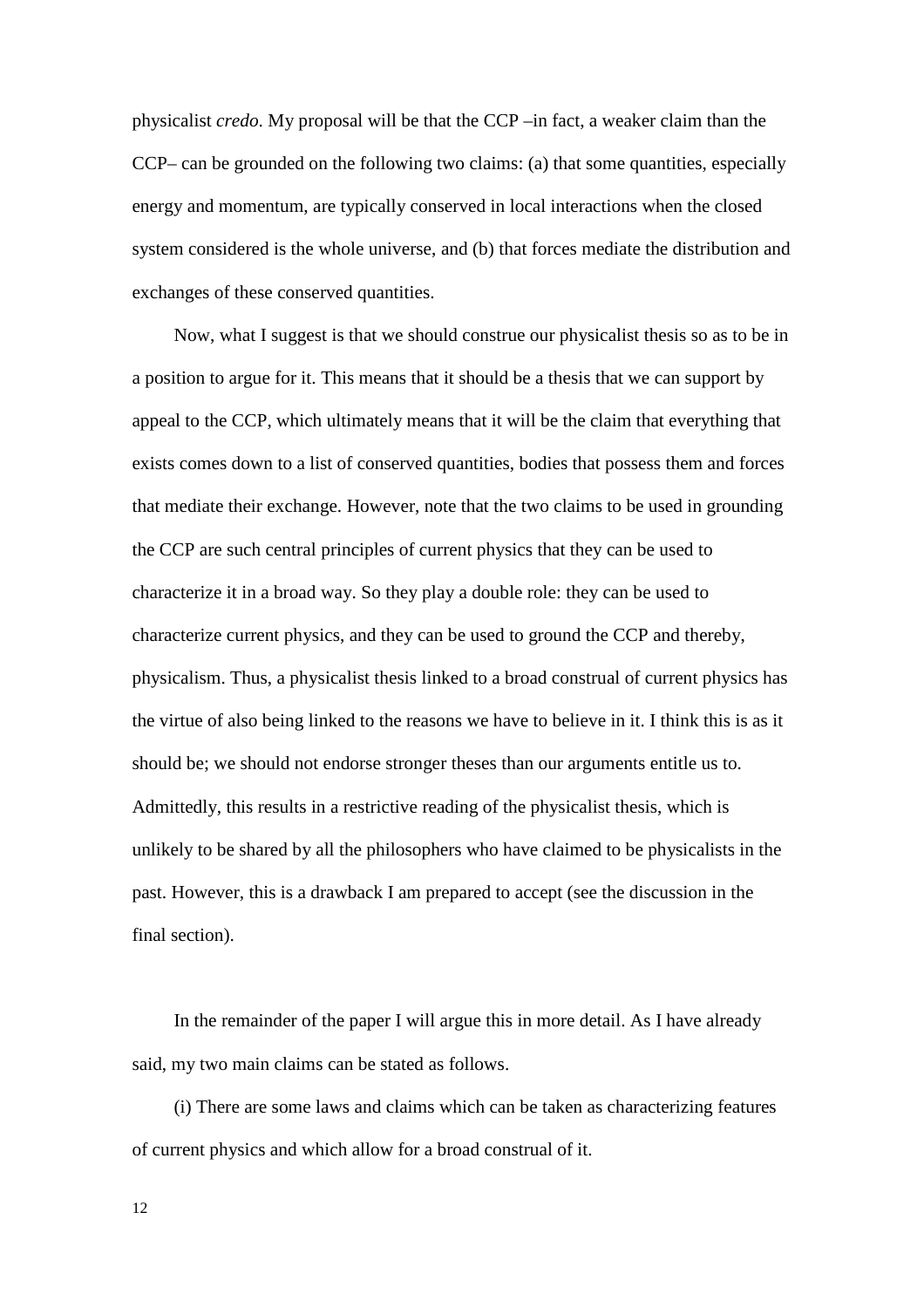(ii) Such claims are precisely the ones that can be used to support our belief in physicalism.

# **4. Current physics: first construal**

The first claim states that we can identify current physics in a way that abstracts away many of the details of contemporary theories. Such an identification of current physics will be provided by a nucleus of laws or principles that seem to be essential to contemporary theories. Many philosophers of science have distinguished between what is peripheral or accidental to a research program and what is constitutive of it. Kuhn [1969] spoke of a disciplinary matrix, Lakatos [1978] of a nucleus of laws and methodological principles, and Quine [1953] of claims that occupy the centre of the theory. In all these cases there are seen to be laws and claims which are more central than others, and it can be argued that such central laws and claims serve to individuate theories (although perhaps only partially  $x<sup>y</sup>$ ).

Now, just which laws of physics could fulfill this role in contemporary physics is quite a difficult question to answer. One sensible, first (or preliminary) approach to doing so is to include two claims in the answer. First, that energy (or mass-energy), momentum, charge and a few more are quantities that are universally conserved. And second, that the exchange, variation and, in general, distribution of these quantities are mediated by forces, which can be gravitational, electromagnetic, weak, (or electroweak) or strong. It is possible to be much less specific, and identify current physics with the claims that there are conserved quantities and that their variations and distribution are governed by forces. However, I believe that this would be too minimal a characterization, for it would include theories that we do not consider "current physics"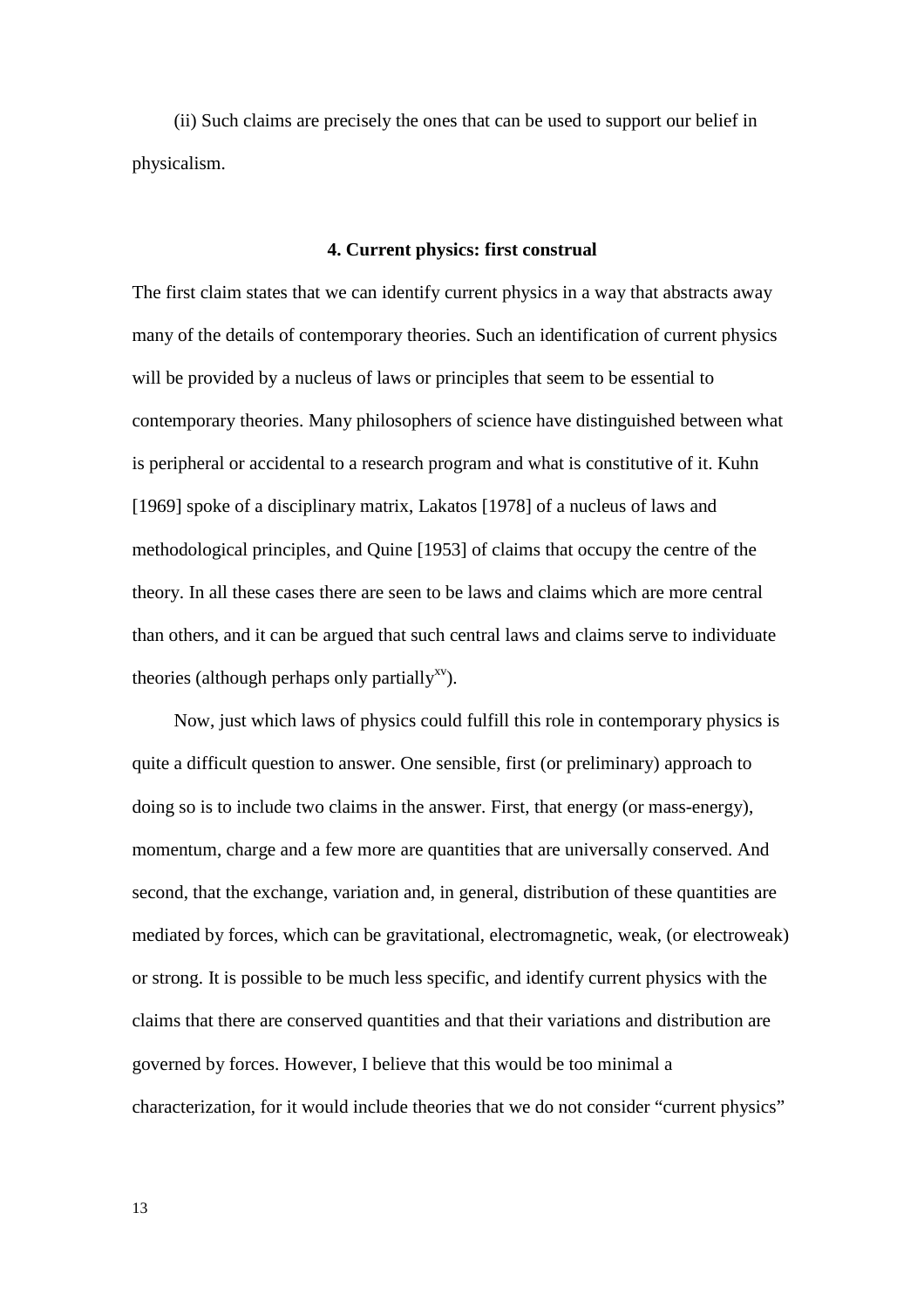on intuitive grounds, such as some counterfactually possible Cartesian or Epicurean dynamics.

Suppose that we agree that it is reasonable to construe current physics in this way (that is, as including conservation laws and the commitment to explain the distribution and exchange of the conserved quantities in terms of gravitational, electromagnetic, weak and strong forces). What we now have is a characterization of physics (and with it, of the physical) that allows us to explain why physicalism is probably true; as I hope to make clear in the remainder of this section.

As has been noted by several authors, most conspicuously Papineau [2001], [2002], [forth.], and as I mentioned in the previous section, the main reason we have to believe in physicalism is the so-called "causal closure principle" (CCP). This principle states that every physical effect (i.e., caused physical event) has a sufficient physical cause. Stated in this way, it does not exclude the existence of other events that are physically causally irrelevant or that causally overdetermine physical effects. However, we can assume that nature is simple and thereby rule out the possibility of massive overdetermination. Furthermore, it is admissible to ignore the possibility that there are non-physical events that do not interact with the physical realm, as the anti-physicalists typically claim that non-physical events end up altering the physical world. So it might look as if the CCP does a good job in establishing physicalism on its own<sup>xvi</sup>.

The problem, of course, is that the CCP cannot determine what the physicalist thesis amounts to. It tells us that the physical realm is causally closed, but does not address the problem of what the physical realm is. We are back to our doubts about the physical, and it is no coincidence that a good deal of the discussion about the physical takes the CCP as its starting point (Spurrett and Papineau [1999], Montero [2005],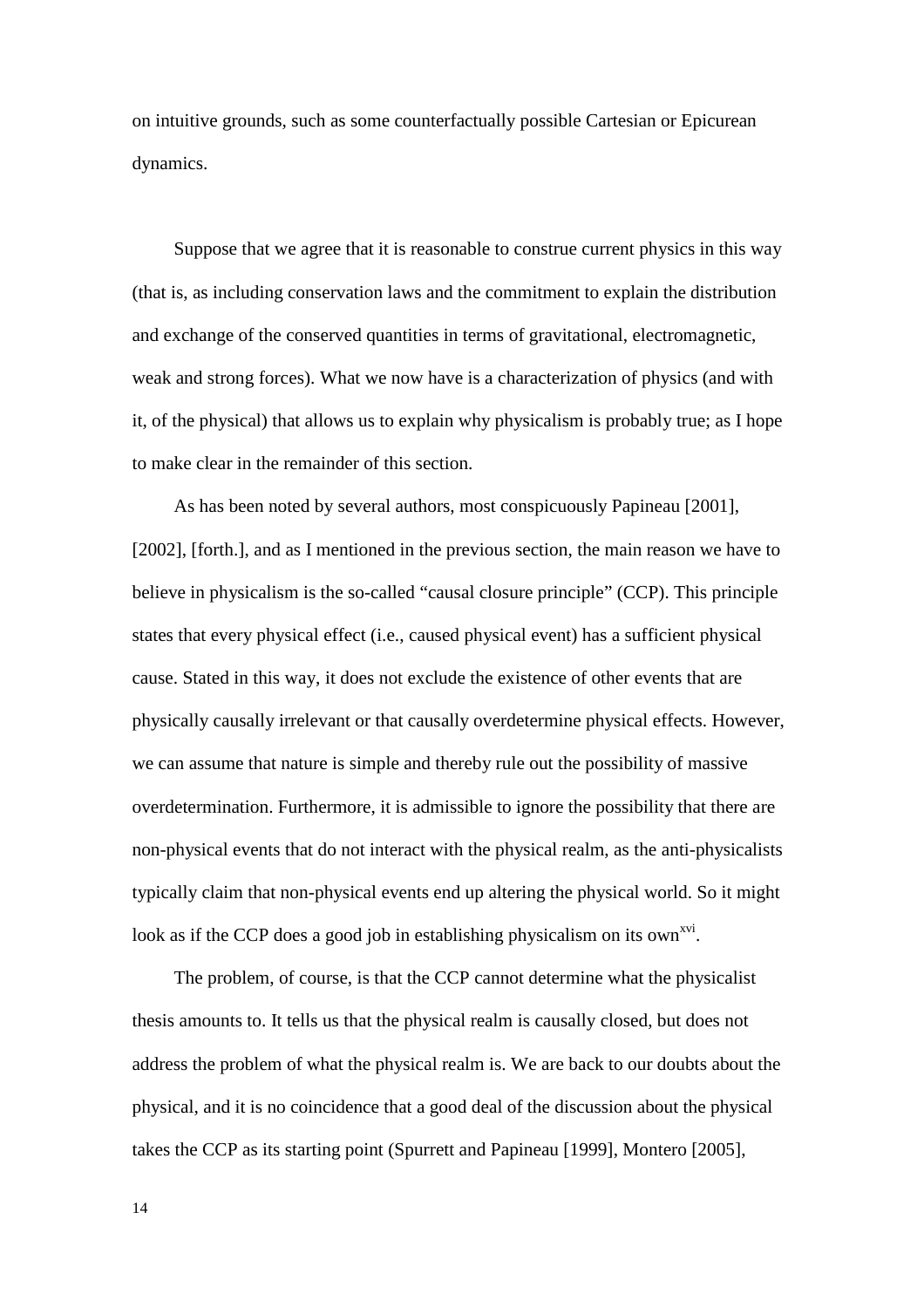Gillet and Witmer [2001]. However, it is possible to dig deeper into this principle; ask what reasons we have for believing in it and, I hope, come up with a definite sense of what the physical is.

Putting all this in a nutshell: claim (i) above states that there are some tenets that characterize current physics and allow for it to be broadly construed, while claim (ii) holds that these same tenets support our belief in physicalism. It has been proposed that the tenets in question involve conservation laws and a list of forces. The immediate task now is to show that the CCP, which has been presented as our main reason for believing in physicalism, is indeed supported by these central principles that identify current physics. After tackling this, I will give some reasons for believing that the construal of current physics that has been proposed until now does not do a good job of providing a definition of the physical. The task will then be to show that some other claims (different from those that have been used up until now) can also characterize current physics in a broad and non-empty way, and support the CCP.

### **5. The Causal Closure Principle**

There is some discussion about why we should believe in the CCP. Authors such as Bishop [2006] and Dupré [2001] have proposed that our belief is unfounded, whereas Papineau [2001] has provided an enlightening explanation as to why we have come to believe in it. I think that it is possible to build an argument, or a family of arguments, that links our current knowledge of physics, broadly construed, to Papineau's historical approach (see Vicente [2006]). As I say above, current physics can be characterized by a belief in certain conservation principles and in the existence of certain forces that are responsible for variations in the conserved quantities. These two beliefs can ground our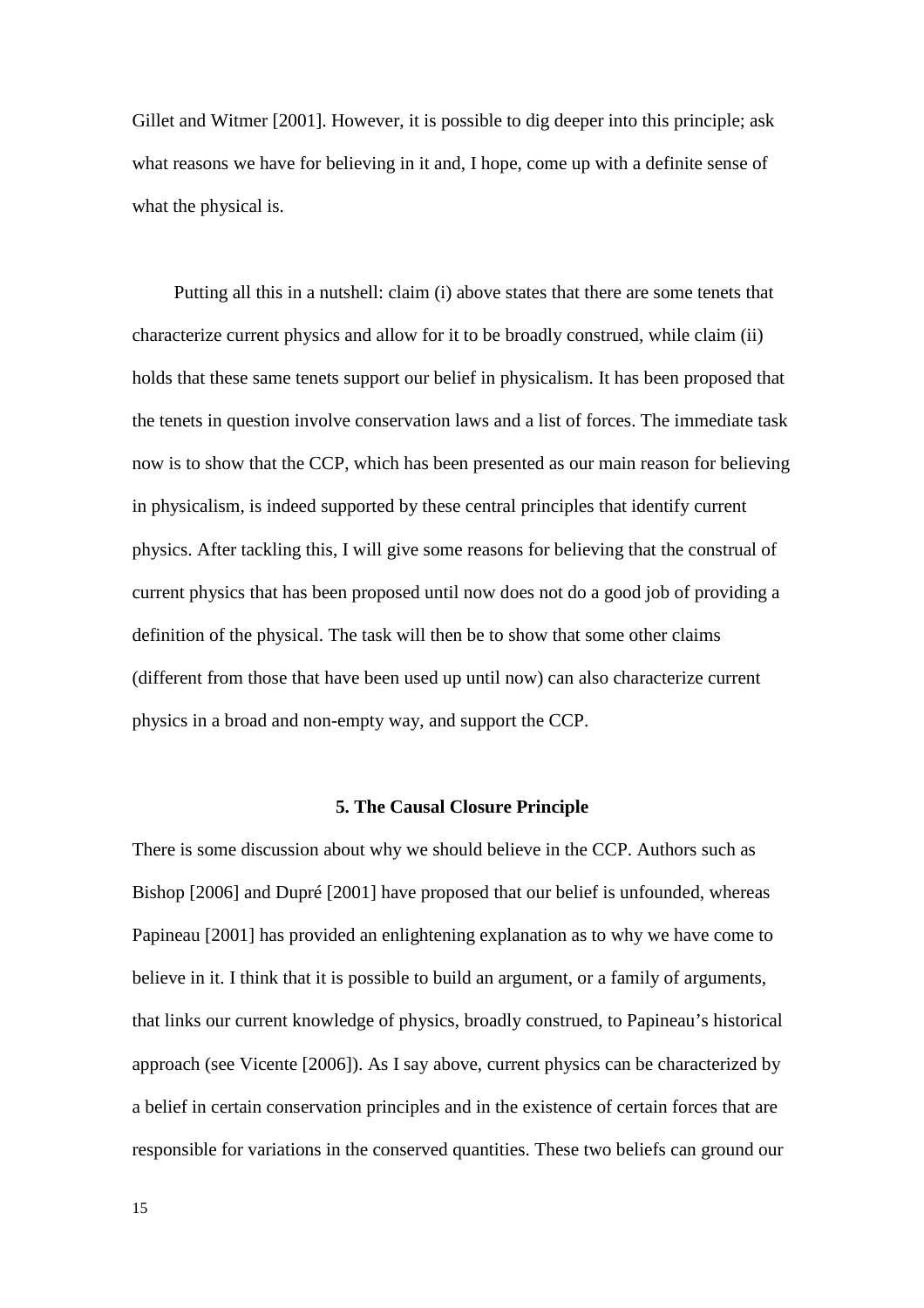belief in the CCP, and thus can support a certain definition of the physical as it occurs in such a principle.

Before I present the argument that uses these two beliefs to ground the CCP, there is an important terminological issue to tackle. The CCP deals with physical effects. Leaving aside the question of what physical means here, one can wonder what we mean by a physical effect. A change in the charge of a particle is a physical effect, for sure, but is the linear, non-accelerated motion of an object a physical effect? In this latter case things are more complicated. The question is not settled by simply taking a physical effect to be something physical that has a cause. For once again: it is clear that a change in the charge of a particle, as a result of a typical electromagnetic interaction, has a cause; but it is not so clear that the movement of a body far from the reach of any force has a cause in the same sense. What we seem to have in the latter case is an event whose explanation is mainly negative: the body moves in the way that it does precisely because it is subject to no interactions whatsoever.

Now, I take it that what we are committed to when we claim that the CCP is true is that all physical *changes* in bodies have a purely physical explanation<sup>xvii</sup>. The CCP is set against all kinds of interactionist dualisms and emergentisms; philosophical stances that typically claim that some non-physical properties can bring about changes in physical bodies. For instance, a classical Cartesian mental dualist typically holds that mental events can intervene in a physical causal chain and make something unexpected happen: produce a physical change, such as a bodily movement. If these are the kinds of claims that our use of the CCP is trying to rebut, then it is reasonable to understand that the CCP is a claim about physical changes to bodies; that is, that when we are talking about effects in this context, we mean changes in bodies that are caused. In fact, we can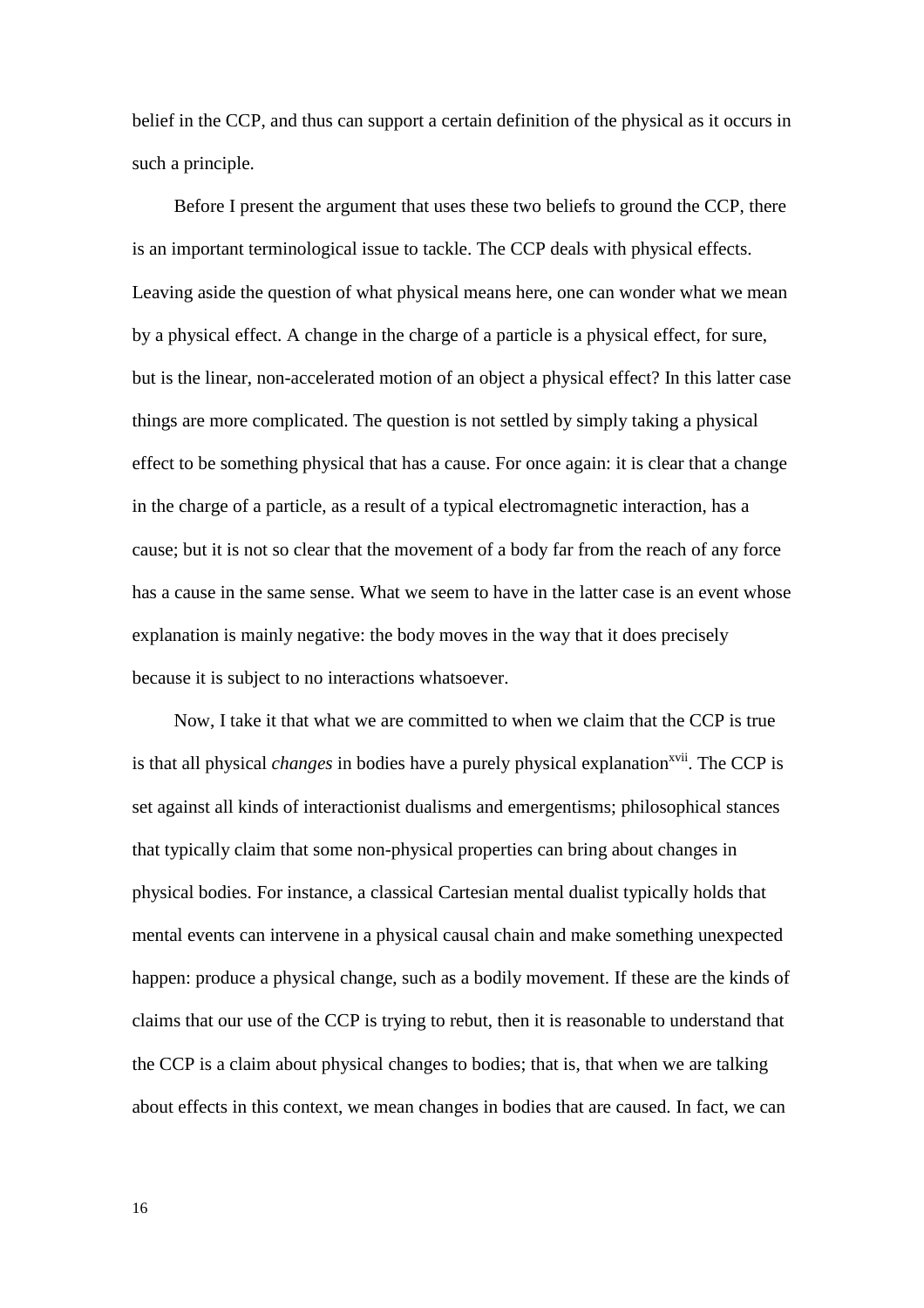substitute the CCP as stated for another principle, CCP', without any loss of effectiveness against anti-physicalism.

CCP': every physical change in a body has a sufficient physical cause.

With this precision in mind, we can now turn to the argument in favor of this revised principle concerning causal closure. One possible way to construe it is:

(1) We can identify caused physical changes with variations in some conserved quantity possessed by a body;

(2) We can explain the notion of causing a physical change in terms of the notion of a force bringing about a physical change.

(3) We can establish that all caused physical changes have sufficient physical causes.

If the argument works, we will also have a definite notion of the physical, both for CCP' and for physicalism: the physical includes conserved quantities, forces and the bodies (or, in general, the entities) that instantiate such conserved quantities and are subject of such forces<sup>xviii</sup>.

The argument draws on two theories about what physical causation is: the first is Salmon-Dowe's CQ Theory (CQ stands for conserved quantities) and the second, Bigelow and Pargetter's [1990] "action of forces" account. The first premise above states that a physical change is a change in a conserved quantity possessed by a body or, more liberally, it may be identified with an effect that involves such a variation. This means that physical effects are those effects that (at least) involve changes in momentum, energy, or charge.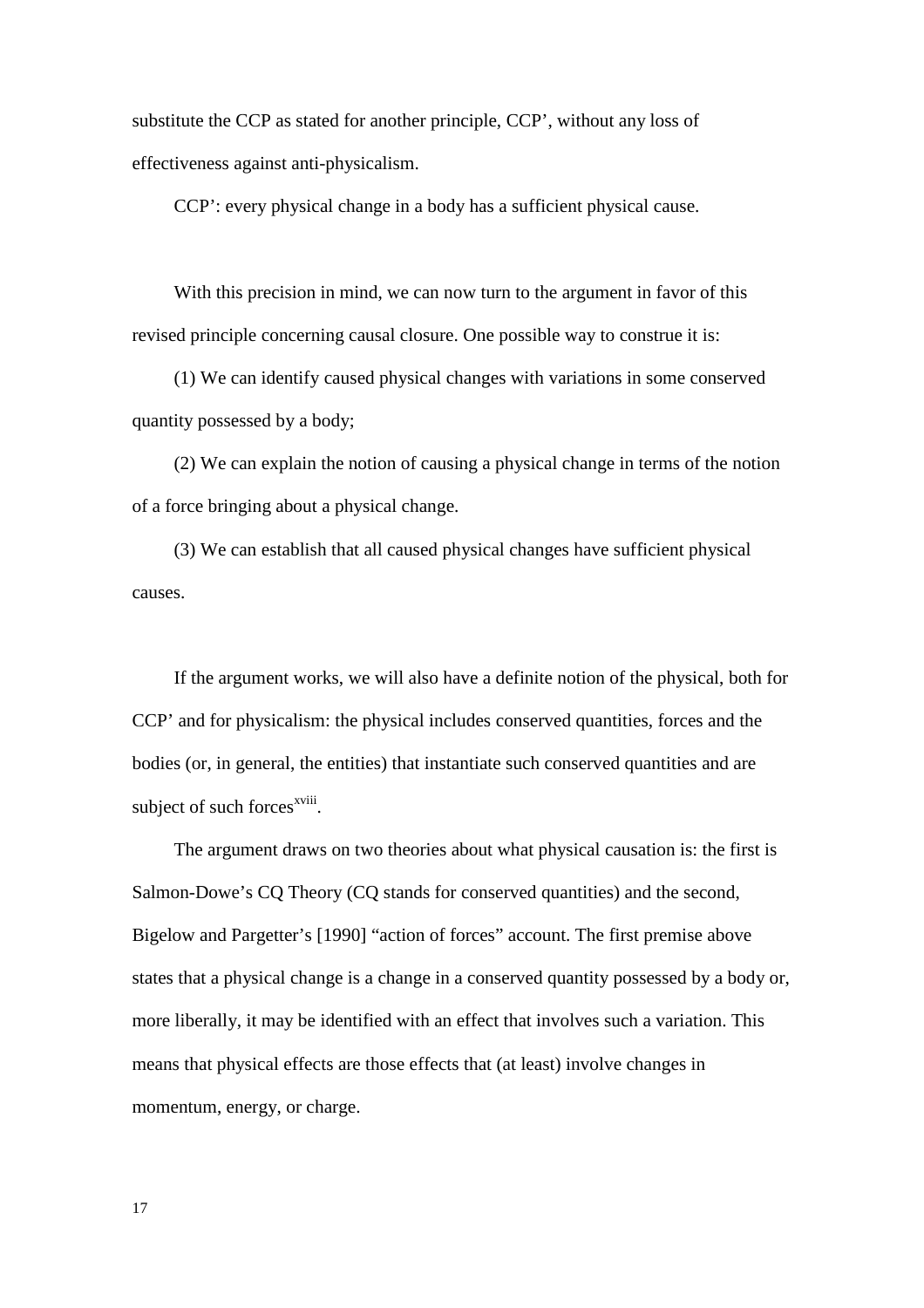This idea is clearly inspired by so-called "transference" or "transmission" theories of causation. Such theories (beginning with Fair's [1979] proposal that causation reduces to the transference of energy and ending -to date- with Salmon-Dowe's CQ Theory) hold that physical causation is nothing but the exchange either of some particular conserved quantity (energy, in Fair's view) or of any one of a number of conserved quantities (Salmon-Dowe's account). According to Dowe's CQ Theory [2000], we only need two notions in order to explain physical causality. First, we need the notion of a causal process; a process which may enter into causal interactions and which is to be distinguished from the notion of a *pseudorrocess*<sup>xix</sup>. His theory identifies the genuine processes with the worldlines of objects which possess conserved quantities. Then we need the notion of *causal interaction*. The CQ theory reduces this to the intersection of worldlines which involves exchange of conserved quantities. Thus, we can arrive at the idea that physical effects (i.e., the results of causal interactions) consist of variations of a conserved quantity possessed by a body.

Being able to adopt Dowe's CQ theory without qualifications in order to identify physical effects would be good for two reasons. First, it would give us a precise, definite idea of what it is to be a physical effect; by definition, physical effects would be variations in conserved quantities. Second, the argument for the CCP would run quicker than the one proposed here: the CQ Theory of causation plus conservation laws implies that all physical effects have physical causes $<sup>xx</sup>$ .</sup>

However, the theory is probably too ambitious. The consequence that all physical effects are variations in conserved quantities probably restricts the notion of physical effect too strongly. Some of the causal processes Salmon and Dowe speak about fall under our intuitive notion of an effect. For instance, a planet orbiting the sun is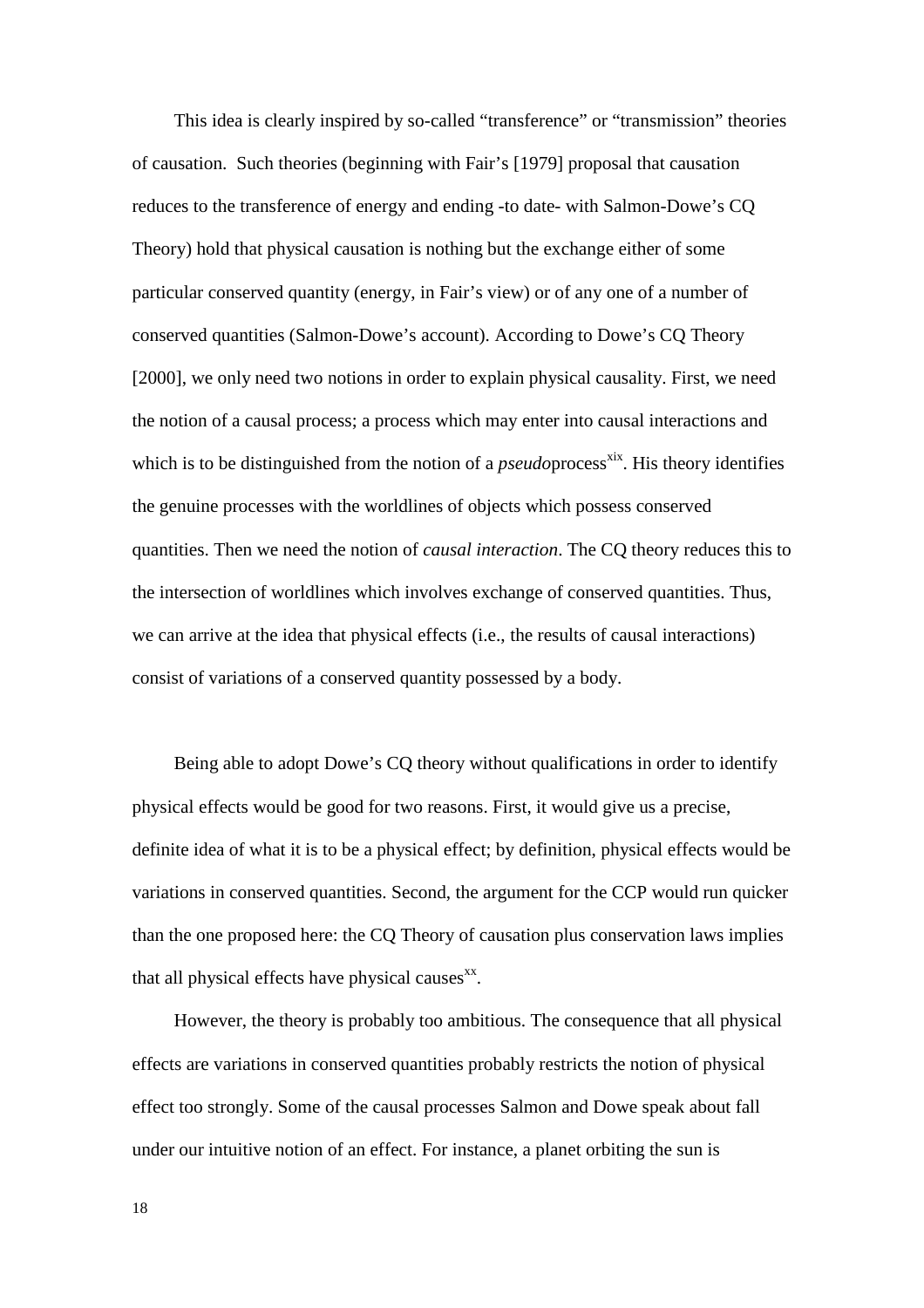intuitively categorized as a physical effect. Yet, a regular orbit is not the result of an exchange of conserved quantities; the planet conserves both its angular momentum and its total energy (although there is a trade-off between kinetic and gravitational energy) $^{xxi}$ .

The issue is different if instead of talking about effects we speak about changes in bodies. It seems that there are no clear counterexamples to the claim that physical changes in bodies involve variations in conserved quantities. Typically, there is a change in a body if there is change in its state of motion, in its charge or in its matter and energy. That is, there is a change in a body if there is a change that results in a variation of one of the conserved quantities it possesses. However, if we substitute the idea that physical effects are variations in conserved quantities, for the claim that only physical changes in bodies involve variations in their conserved quantities, we thereby lose a reason to believe in our claim: the claim is no longer supported by a theory of physical causation. However, perhaps it is better not to commit an argument for the CCP to a particular theory of causation. So what I propose is that this first step of the argument –that physical changes with a cause are variations in some conserved quantity possessed by a body– is considered as a working hypothesis, based on the idea that changes in conserved quantities are, at least, the most prototypical physical changes. This means, in particular, that they will probably continue to be considered as physical changes in successive physical theories. Certainly, they are the kind of physical changes that other, non-physical, theories attempt to explain.

The second step in my construal of the argument in favor of CCP' is uncontroversial, I think. If physical changes are variations in conserved quantities, then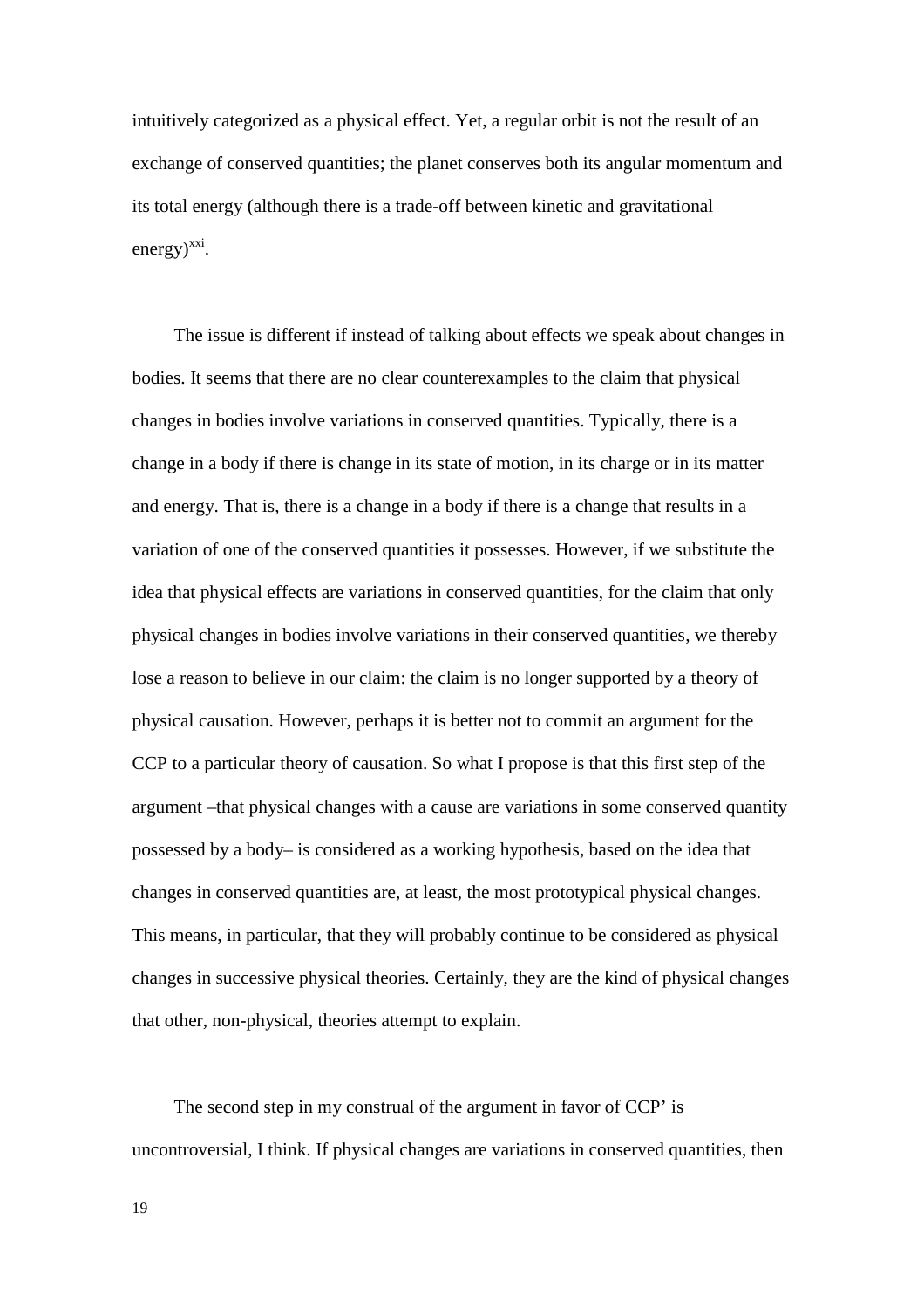it seems safe to identify the cause of those changes with the forces responsible for such variations in the conserved quantities.

Finally, the conclusion states that all caused physical changes have sufficient physical causes. That is, that any variation in a conserved quantity is the effect of a physical force. In principle, and according to what I have said so far, this means that any variation in a conserved quantity possessed by a body is the effect of one of the forces which physicists list as basic –which are currently three or four, but could be fewer. This is something physicists would probably agree on. However, there is a problem: if we want physicalism to survive current physics narrowly construed and to be rendered as probably true, we should try to be less committed to the contemporary list of forces. Especially since if a new force enters the list, our physicalist beliefs would most probably remain completely unshaken. In a nutshell, we have arrived at a point where it becomes clear that the proposal has the typical problems of a "currentist" proposal, including the problem that physicalism construed this way is likely to be false. What can we do? My proposal is to move on to another, more abstract, characterization of current physics and try to see whether it too can support CCP'. That is to say, I have now tried to show that a certain understanding of current physics, as a theory committed to conservation laws and a list of forces, is able to support the physicalist credo *via*  CCP'. However, this construal of current physics is too specific to avoid the problems of currentism and so this first attempt fails. The question now is whether we can be less specific in the construal of current physics while the claims that we single out as constitutive of current physics still support CCP'.

# **6. Current physics: second construal**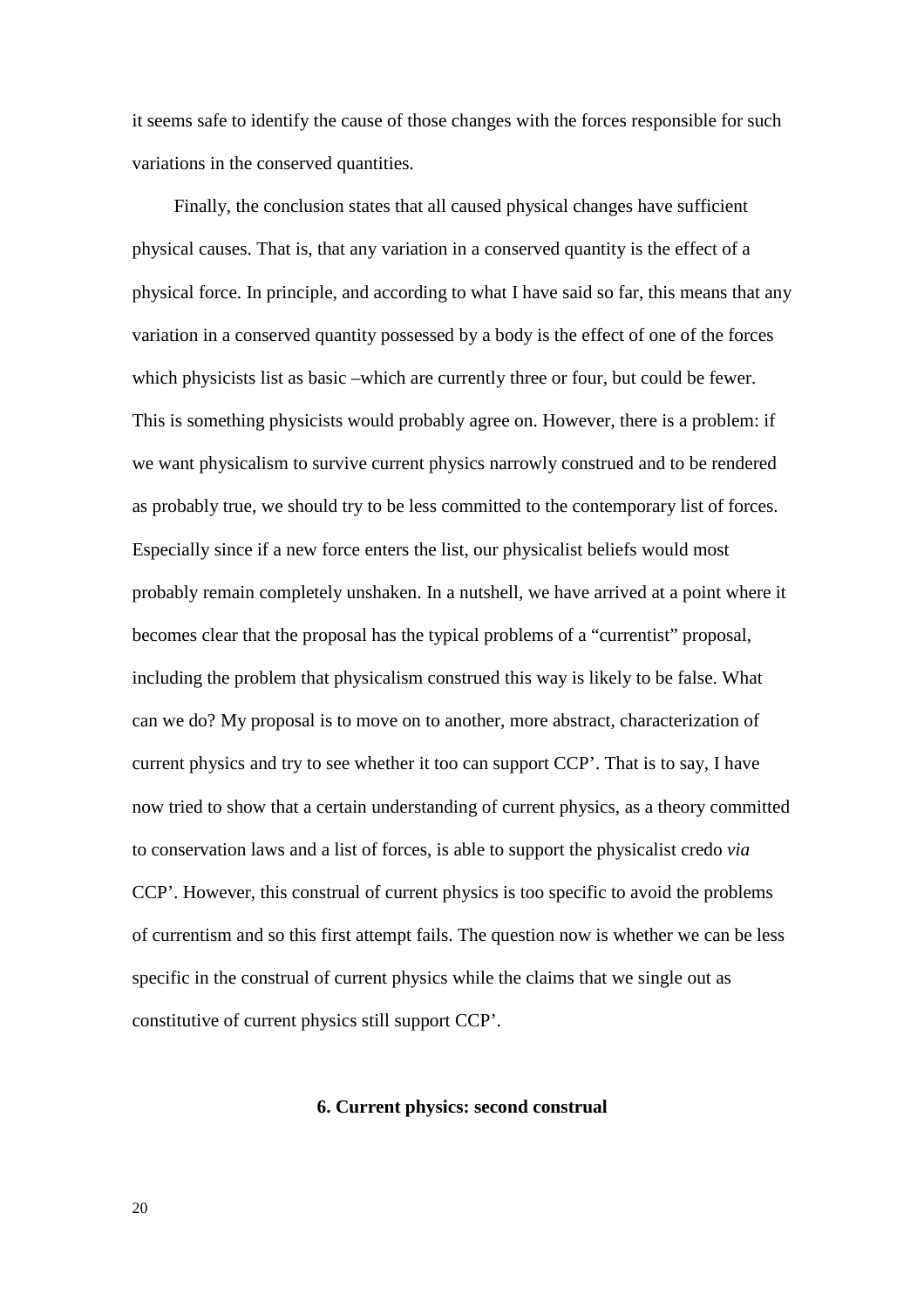I want to propose that we do not need to be committed to there being a definite number of forces. This move entails certain dangers, and in particular it runs the risk of converting the physicalist thesis into a vacuous claim. For, once we concede that physicalism is compatible with there being forces which are not gravitational, electromagnetic, strong or weak, we seem to be in the position of saying very little about what the physical is. Moreover, we seem to face the charge of triviality, as we cannot be certain that the next force to form part of the physicists' list will not be an irreducible mental force, for instance.

This is where the defender of the *via negativa* would say that we need to rule out mental forces directly. That is, that we need to include in our definition of the physical a NFM clause (see fn. 7), whose role is to ensure that physicalism is not compatible with some mental force entering the physicists' list. However, I believe we can do without such a clause. I think we can rule out mental or, in general, alien forces, based on the evidential constraints they have to fulfill. Construed in this way, physicalism is indeed incompatible with the possibility of mental forces entering physics at some future time. It what follows I hope to explain this position.

Given conservation laws, physical changes can be brought about only by forces that conserve energy, momentum and charge in all local interactions when the closed system considered is the whole universe (non-technically I shall call them "conservative forces<sup>"xxii</sup>). This is the constraint that conservation laws place on any force. Is there room for alien forces in a world where these conservation laws apply? In principle it seems that, for instance, there might be mental conservative forces. That is, even if we grant that any new force must be a conservative force (in my non-technical sense), we cannot exclude a new force that, as of today, we would want to call a non-physical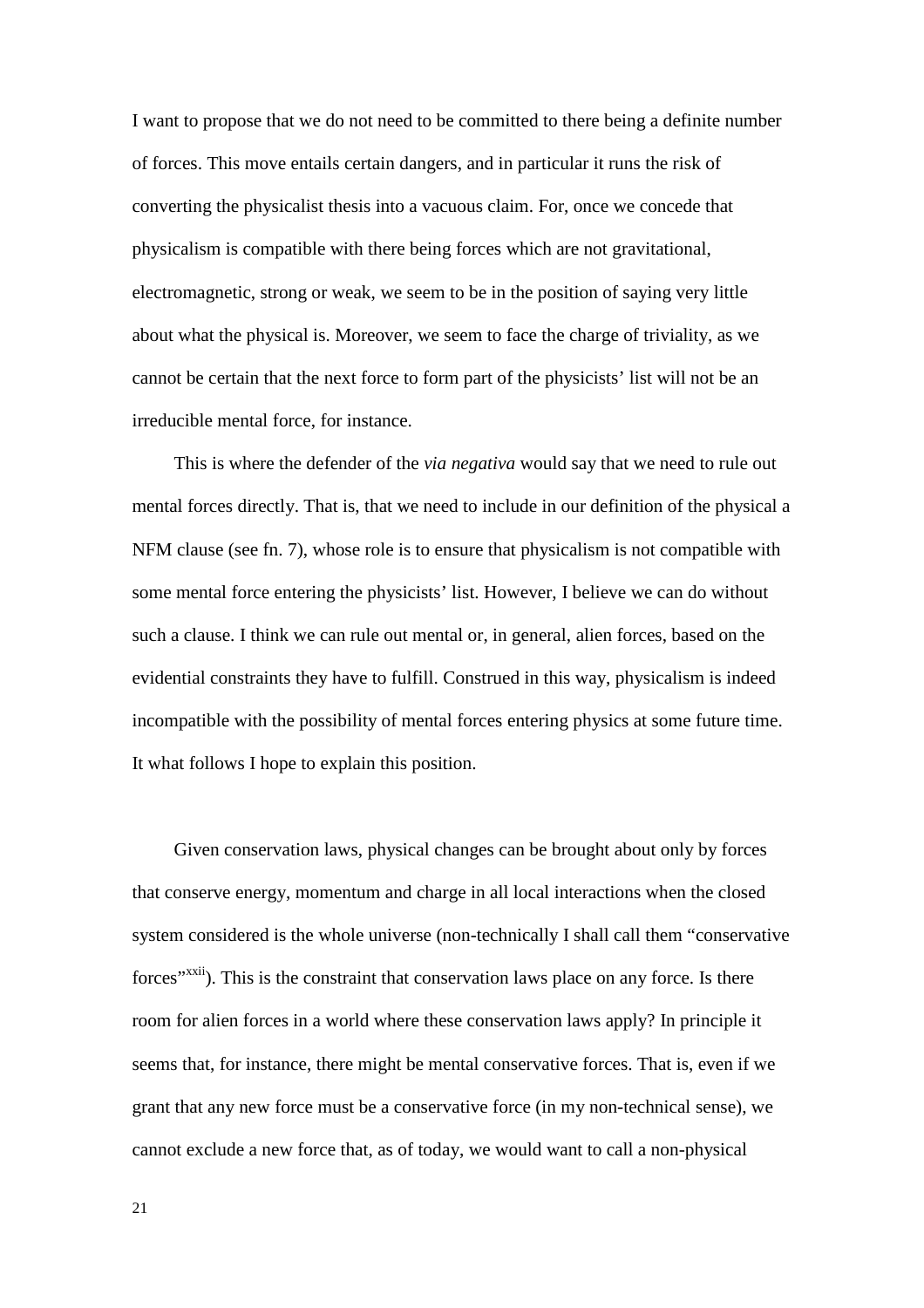force. Thus, we seem to be trapped in the second horn of Hempel's dilemma: we do not know what future physics is going to be like, and so it could be that the next force to be added to our list is what today we think is a prototypical non-physical force. There are two points to make here.

First, the typical story for a mental force depicts it as a creator of energy, not as an energy conserver. Mental forces, as well as astrological or divine forces, are usually said to provide physical energy; which presumably stems from the conversion of some odd stuff into a physical magnitude. So, if this is the kind of forces we have to consider, the conservation laws rule them out.

Second, although the proposed move opens up a space where the anti-physicalist can live as a matter of principle, it is extremely hard to imagine that physics will develop in such a way as to be forced to posit alien conservative forces. The currentist proposal which claims that there are exactly four forces is not acceptable because: (a) it is possible that new forces are discovered, and (b) we would most probably believe in CCP' and in physicalism even if they were. We can predict that we would still believe in physicalism and CCP' despite the inclusion of new forces because, most probably, such new forces would not be alien conservative forces. So the basic reason to retreat from the proposal discussed up to now is that such a proposal entertains the possibility of the repertoire of *physical* (non-problematic) forces being enlarged. It is possible to insist that we cannot rule out the idea that the next force to enter the list is, say, a nonreducible mental force. However, is there any reason to believe that this will be the case? After all, whatever such a mental force might explain is already explained by the action of the forces already posited–at least as far as bodily movements are concerned<sup>xxiii</sup>. So I think that not being committed to the necessary existence of only and exactly the forces posited by current physics does no harm to physicalism. For that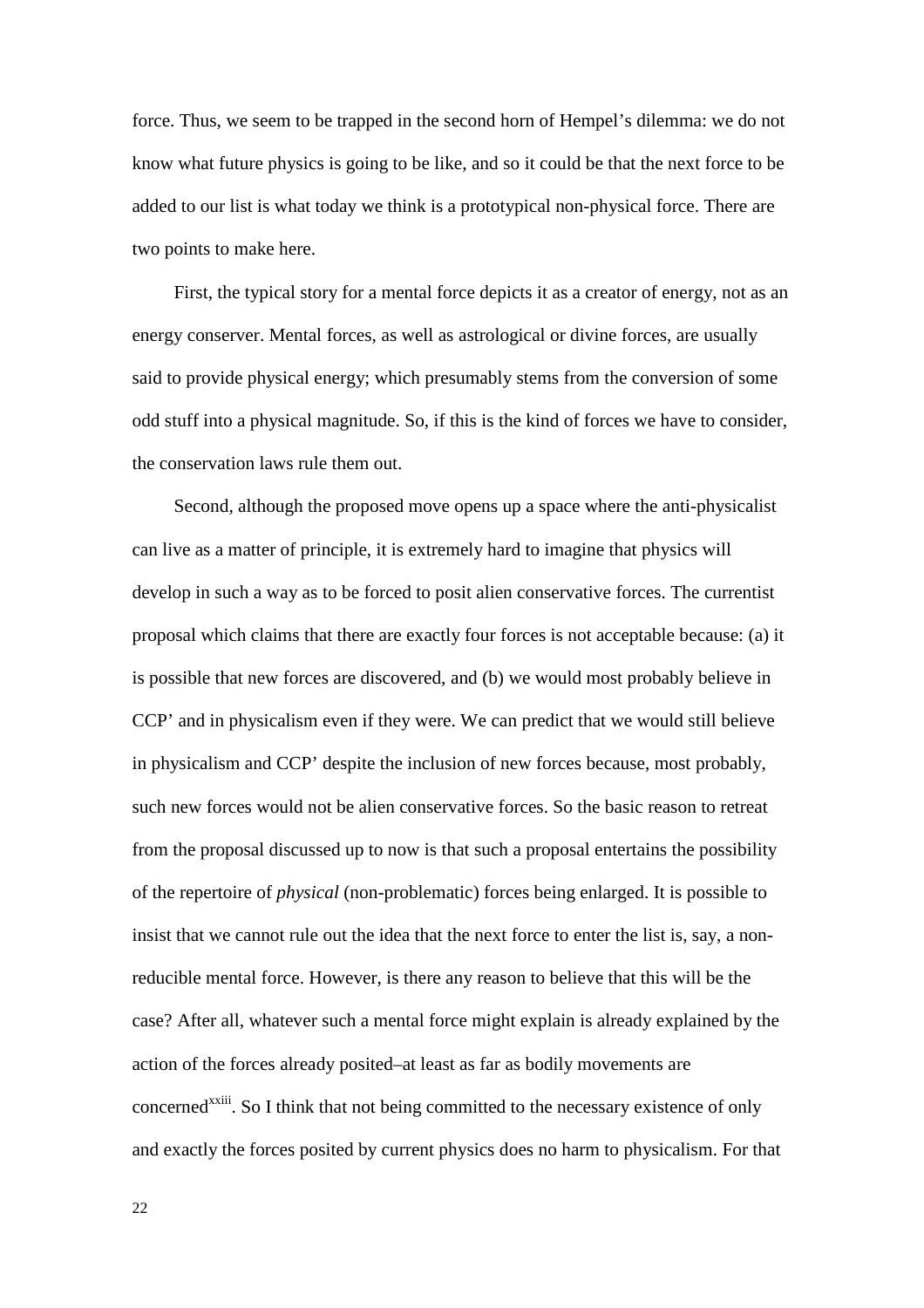reason, I do not consider it necessary to include an NMF clause, which in my view, would only muddy the waters.

Thus, I see no need to be committed to the existence of a particular repertoire of forces. In contrast, it seems that the physicalist should be committed to the existence of at least some of the conserved quantities that form part of the physicists' list. In particular, she should assert that the list includes energy and momentum, for these are the properties that are typically said to be affected by non-physical causes<sup>xxiv</sup>. Different conservation laws may not ground CCP'. For instance, Cartesian physics held that the quantity of movement (a scalar notion) was universally conserved. This opened up a space for the action of a non-physical force, for it allowed a variation in the path followed by an object (which intuitively looks very much like a physical change) to be the result of any kind of force, irreducible mental forces included. For instance, consider an elastic head-on collision between two bodies with equal mass and speed. The resulting physical effect is a change in the direction followed by each of the bodies. However, this effect is not a change in a conserved quantity in Cartesian physics, because what is conserved is not a vectorial property. This means that some changes in path could be effected by a free rider, and in particular that some of them could be the result of mental influence<sup>xxv</sup>. Leibnizian mechanics, which posits momentum as a conserved quantity, closes off this space: a change in the direction followed by a body is a change in momentum, so its cause must be the same as that which is responsible for its changes in the scalar quantity of movement –which is assumed to be a physical force.

Thus, what we need for the argument for physicalism to work is that conservation laws are such that we can characterize physical changes as changes in conserved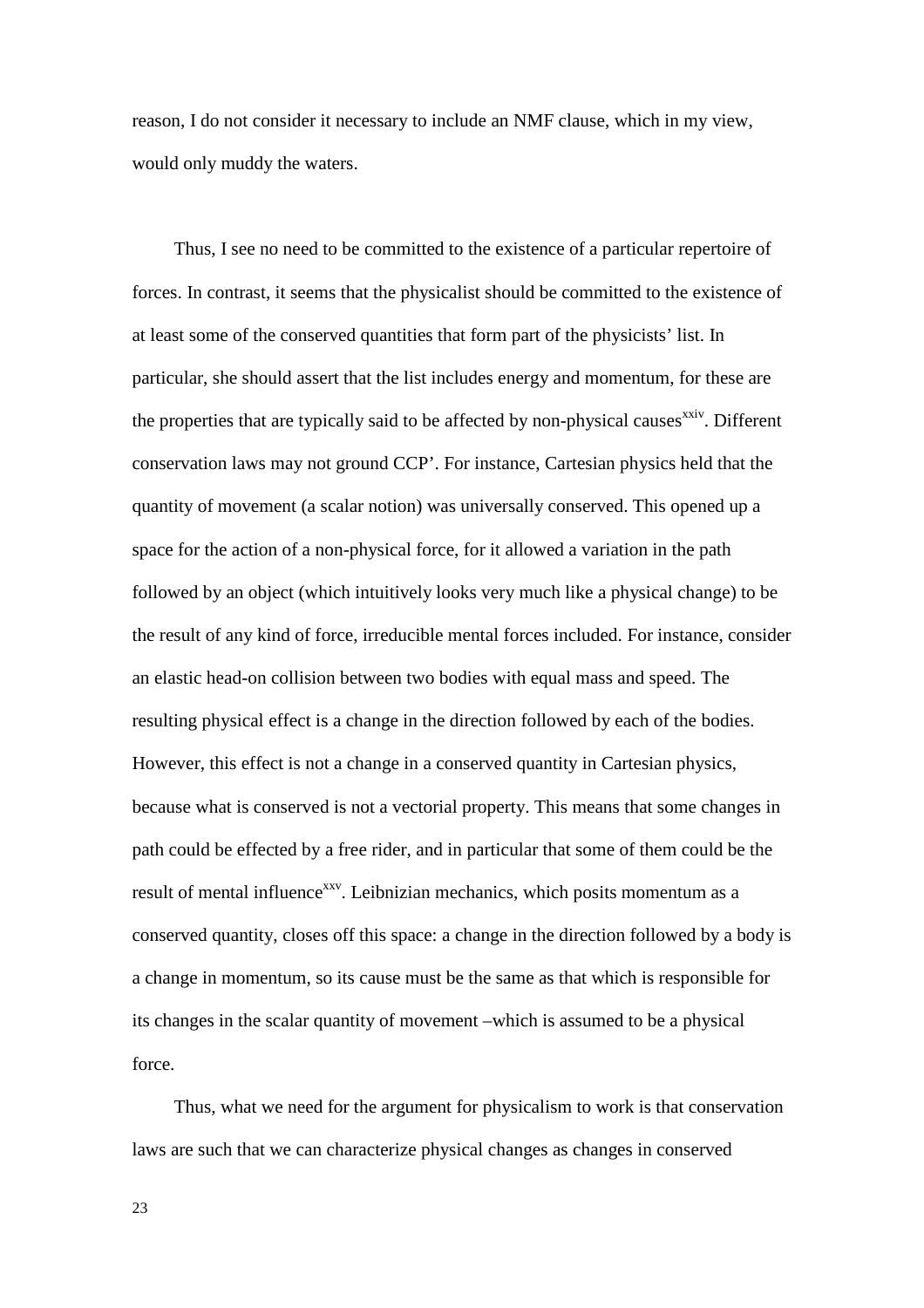quantities. Firstly, because that provides us with a clear idea of what it is to be a physical change. Secondly, because physical changes which do not involve variations in conserved quantities look like an invitation to postulate the action of creative nonphysical forces, i.e., forces that bring in *new* physical stuff. It is true that even so the anti-physicalist may still hold that there are non-physical forces which are responsible for variations in conserved quantities. However, we are in a position to assert that such a claim is false: for all we know, all variations in conserved quantities are brought about by one or more of four forces. Besides, it is highly implausible that, if a new force were to enter the list, it would be a mental, astrological, biological or divine force.

To sum up, if what grounds our belief in CCP' is the twofold idea that physical changes are variations in conserved quantities and that the forces responsible for such variations belong to a limited set, then we are in a position to interpret the physical in CCP' (and elsewhere) as including conserved quantities, bodies that possess these conserved quantities, and the forces that are responsible for variations in the conserved quantities.

There is one last thing to consider: I have just claimed that the argument requires that the conserved quantities in question are (at least) energy, and momentum. Now, does it require that they are in fact conserved? That is, does CCP' require that conservation laws are true? It seems that the response is obvious: of course it does. The whole argument hinges crucially on the identification of physical changes with events which involve variations in conserved quantities. Furthermore, it is required that conservation laws are true in order to constrain the kind of forces that might exist. Yet it is possible that our future physics denies that energy or momentum are universally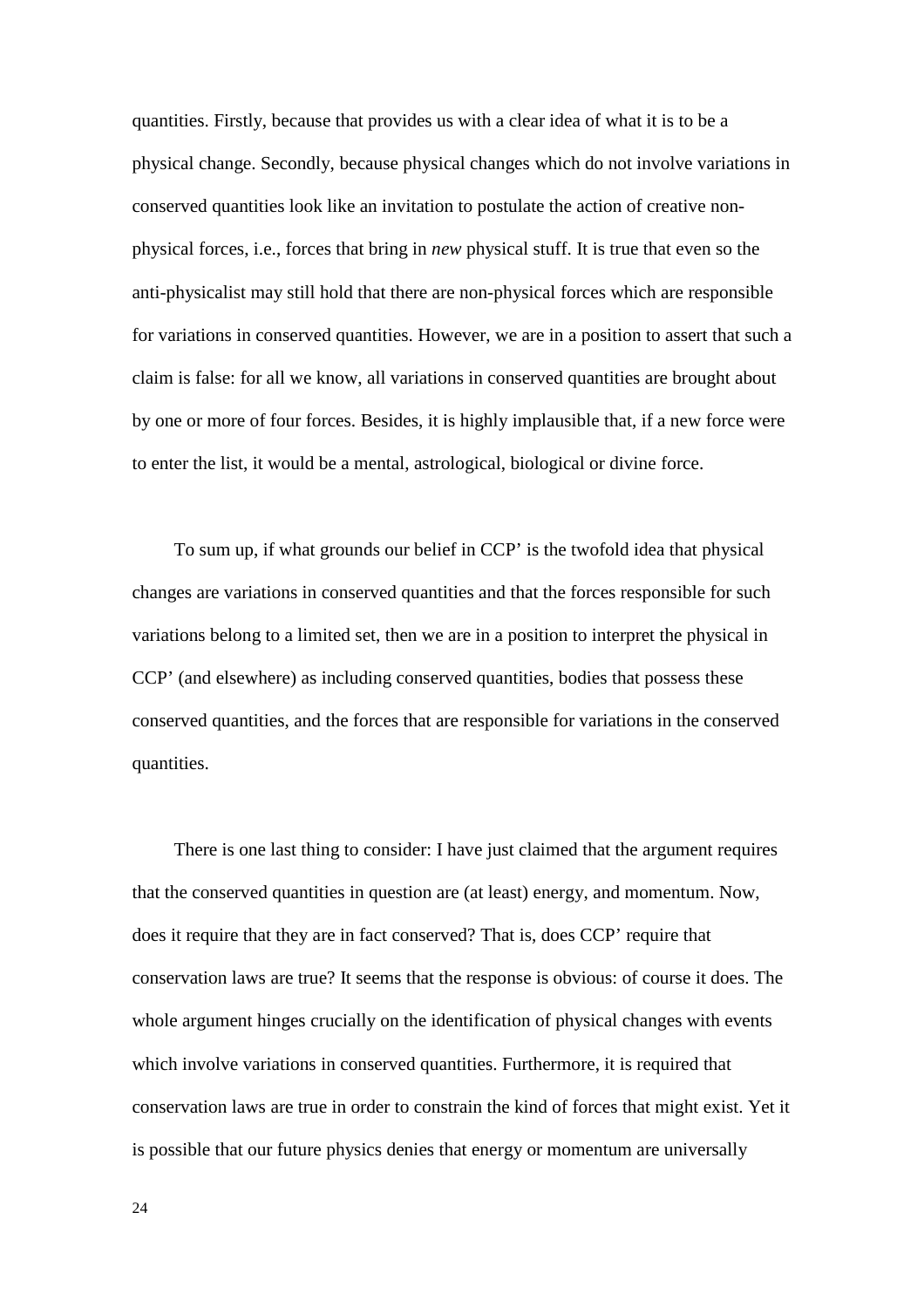conserved. According to what has been argued, this ultimately implies that our belief in physicalism may have an expiry date. This result is not problematic when considered generally. After all, physicalism is an empirical claim, and may turn out to be false. However, within our physicalism we need to have room for future possibilities. For instance, Hoefer [2000] claims that energy is not conserved in the General Theory of Relativity (GTR). Spacetime substantivalists maintain that spacetime can capture and give back energy. However, relationalists such as Hoefer claim that this is to assume too much: GTR only tells us that energy may be lost or gained. That the lost energy is absorbed by space is an assumption only backed by our belief in the universal conservation of energy.

Suppose Hoefer is right. We would then have that energy is not universally conserved, but at the same time our physicalist convictions would not be shaken. So it seems that something has gone wrong. The question of whether space is or is not a container of energy is not going to have any impact on our physicalist convictions. So it seems that in order to accommodate the possible outcomes of this discussion, it would be best not to be committed to energy being universally conserved. Now, is such a noncommittal stance possible? It may seem that it is not, but let me try to sort this problem out. What the physicalist needs, according to the proposal developed here, is first to be able to equate physical changes with variations in energy, momentum or charge. Next, we seem to require that energy, momentum and charge are magnitudes which are universally conserved, that is, that they are conserved in *all* local interactions when the closed system considered is the whole universe.

However, it is possible to relax this last requirement. Perhaps we require less; only that energy and momentum are conserved in a relevant class of local interactions when the system considered is the whole universe. That is, we could allow for brute gains or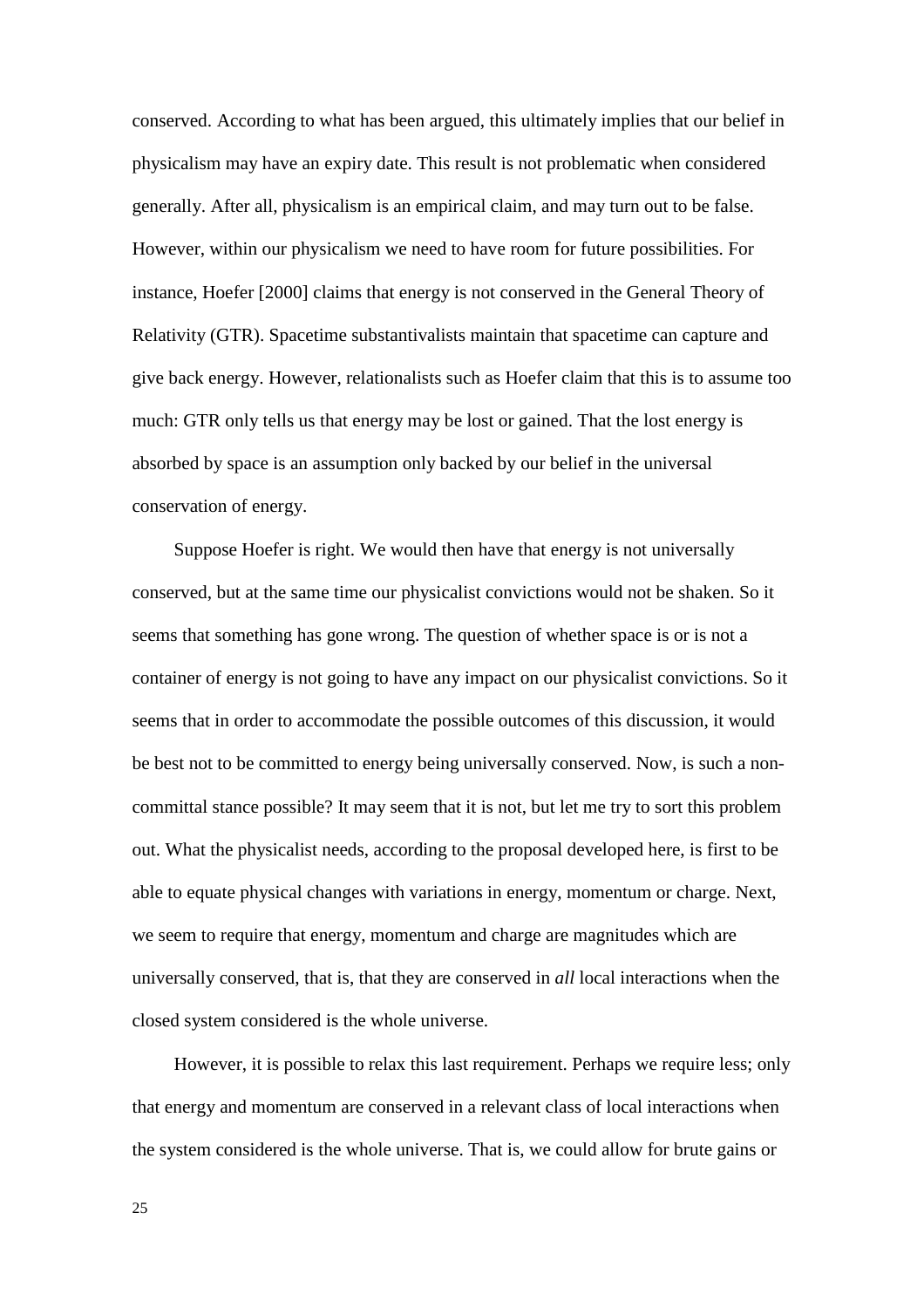losses of one or any of these magnitudes, while ruling out that this is usually the case. In particular, there are no brute gains or losses of energy or momentum in the local interactions that anti-physicalists want to explain. However, this is problematic, for how can we identify this relevant class of local interactions where energy must be conserved? Given what I have said in my discussion about the *via negativa*, it is impossible to give an adequate answer. The relevant class of local interactions includes not just the interactions mind-body dualists want to explain, it also includes the interactions biological emergentists want to explain, those believers in telekinesis want to explain, and so on and so forth.

However, I do not think this is as damaging as it seems. We can take the relevant class in question to include all the local interactions in which spacetime is not involved as a putative bearer of energy. This is the simplest way to make room for any eventual result of the substantivalist/relationalist debate. It seems that all physicists agree that energy is conserved in local interactions when the system considered is the whole universe. Where they may apparently disagree is with respect to whether spacetime can be a bearer of energy. If this is so, then we should not be concerned with any other counterexample to the law of the conservation of energy. That is, we should not be concerned with more eventual failures of the law. Such failures are not on the physicists' agenda, as they take it that the law of the conservation of energy (just like the other conservation laws) is as well-supported as a law can be. Thus, I think we are entitled to define the relevant class of local interactions where energy is conserved in the way I have proposed. Doing so ensures the result that physicalists require, namely, that in the local interactions which are the target of non-physicalists, energy and momentum behave as conserved magnitudes. This result is all I need in order to defend my construal, avoid Hempel's dilemma and thereby keep the argument going. For we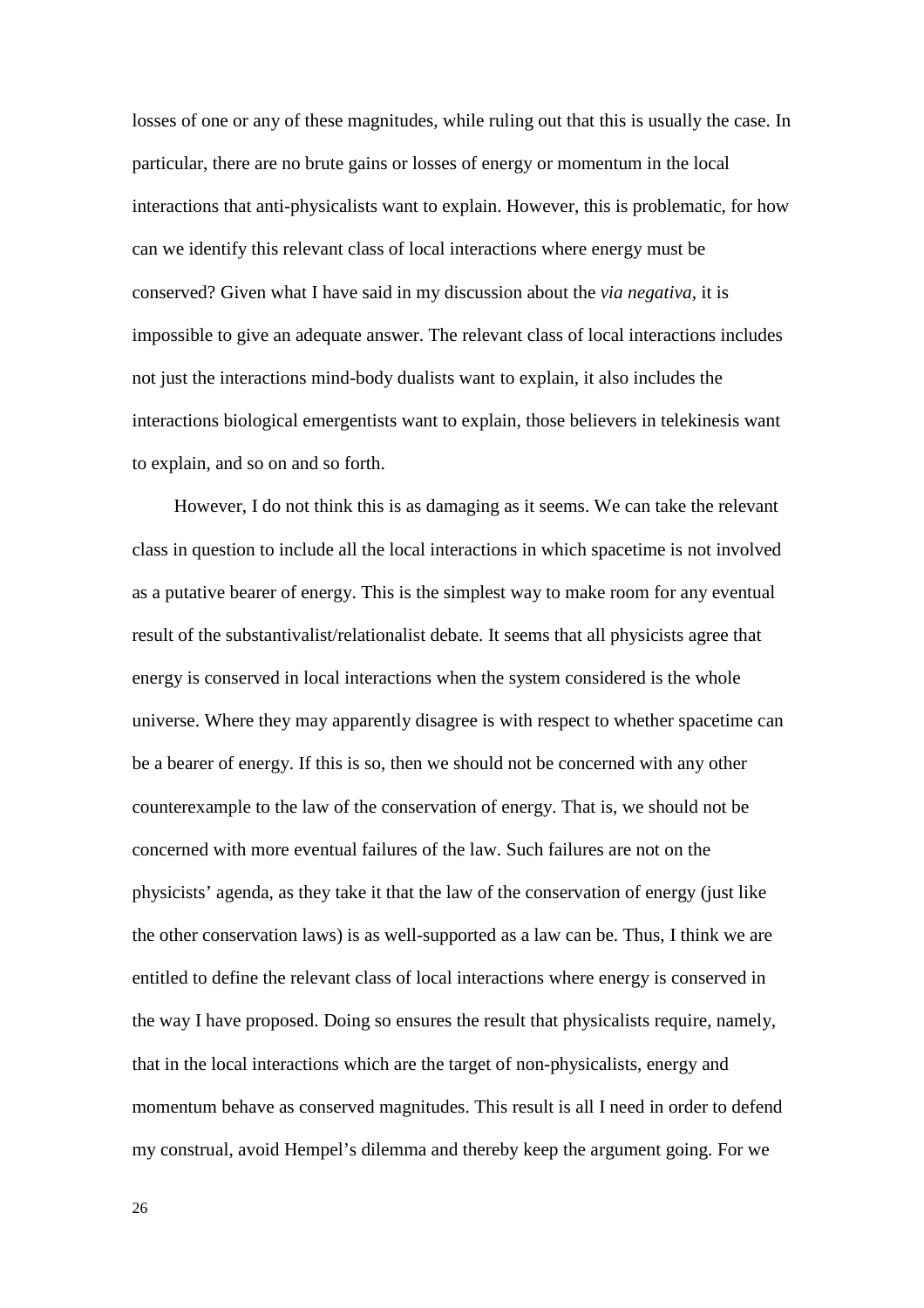can still identify physical effects in those interactions with variations in conserved quantities (i.e., quantities that are conserved in them) and we can also claim that any force that mediates in such interactions must respect the conservation of these quantities (in the interactions in question).

Where does all this leave us? What characterization of the physical do we end up with? My final proposal is that we should construe current physics as the theory that asserts that energy, momentum and charge are conserved quantities in all (or at least, the relevant class mentioned above) local interactions when the system considered is the whole universe; that these quantities are possessed by bodies; and that the distribution and exchange of these quantities are mediated by forces. Accordingly, the physical consists of energy, momentum, electrical charge and some other quantities such as color charge, the bodies that possess them, and the forces responsible for their distribution and exchange.

# **7. The continuity demand**

One possible objection to the present account worth considering is what I will call 'the continuity demand'. This demand is developed, for instance, in Pineda [2006].What Pineda claims in basic terms is that physicalism is an old metaphysical standpoint which can be traced back to Antiquity. This being so, any definition of what physicalism consists of should be general enough for all authors who have ever claimed to be physicalists to be able to share it. There seems to be an immediate consequence of trying to meet this continuity demand: definitions of physicalism that link the physicalist claim to current physical theories have to be discarded. The physical must be construed more broadly.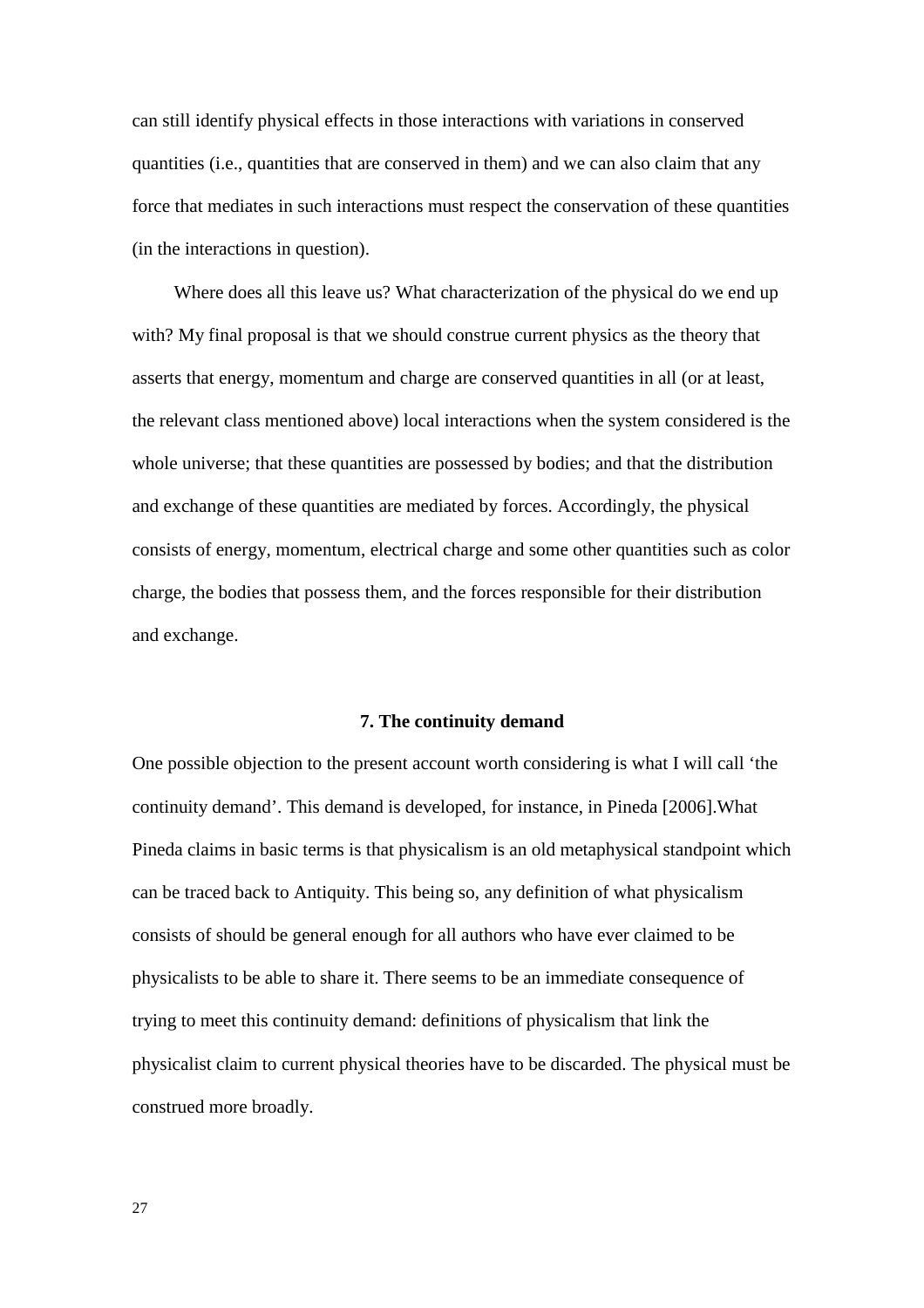According to what I have proposed, the physical should be understood in a broad sense. However, it is a sense that certainly is not broad enough to meet the continuity demand; or former physicalists should be understood as claiming that there is nothing but a list of conserved quantities, the bodies that carry these magnitudes and the forces that cause their variations. It is possible to argue that although what Pineda claims is sensible, it is too demanding. It is sensible because it does seem as though throughout time physicalists have been hinting at a similar, though not the same, thesis. This is an intuition that we should probably respect, all things being equal. The problem is that things are not equal: there is a trade-off between respecting the intuition and getting at a notion of physicalism that makes physicalism true (or probably true) and non-empty. The more inclusive we want to be, the more exposed we become to the danger of ending up arguing for a highly controversial thesis<sup> $xxvi$ </sup>. In this trade-off, I think the physicalist ought to attempt to coming up with a probable thesis, rather than a comprehensive one, and the physical should be construed according to what the verisimilitude of physicalism requires.

To close, I want to add a brief final note on the dialectics of the physicalist/antiphysicalist debate. Physicalists attempt to rule out all possibilities of alien causes effecting any kind of physical change. However, it seems to me that this is to assume an unfair burden. The physicalist should be concerned just with those physical effects that anti-physicalists claim are the result of non-physical causes. Most, if not all, of such effects involve variations in the energy possessed by bodies. Thus, what the physicalist should do is show how any such variation in energy is mediated by a physical force. If we can do that, then the CCP and the physicalist thesis should be regarded as true by default, even in the absence of a definition of the physical.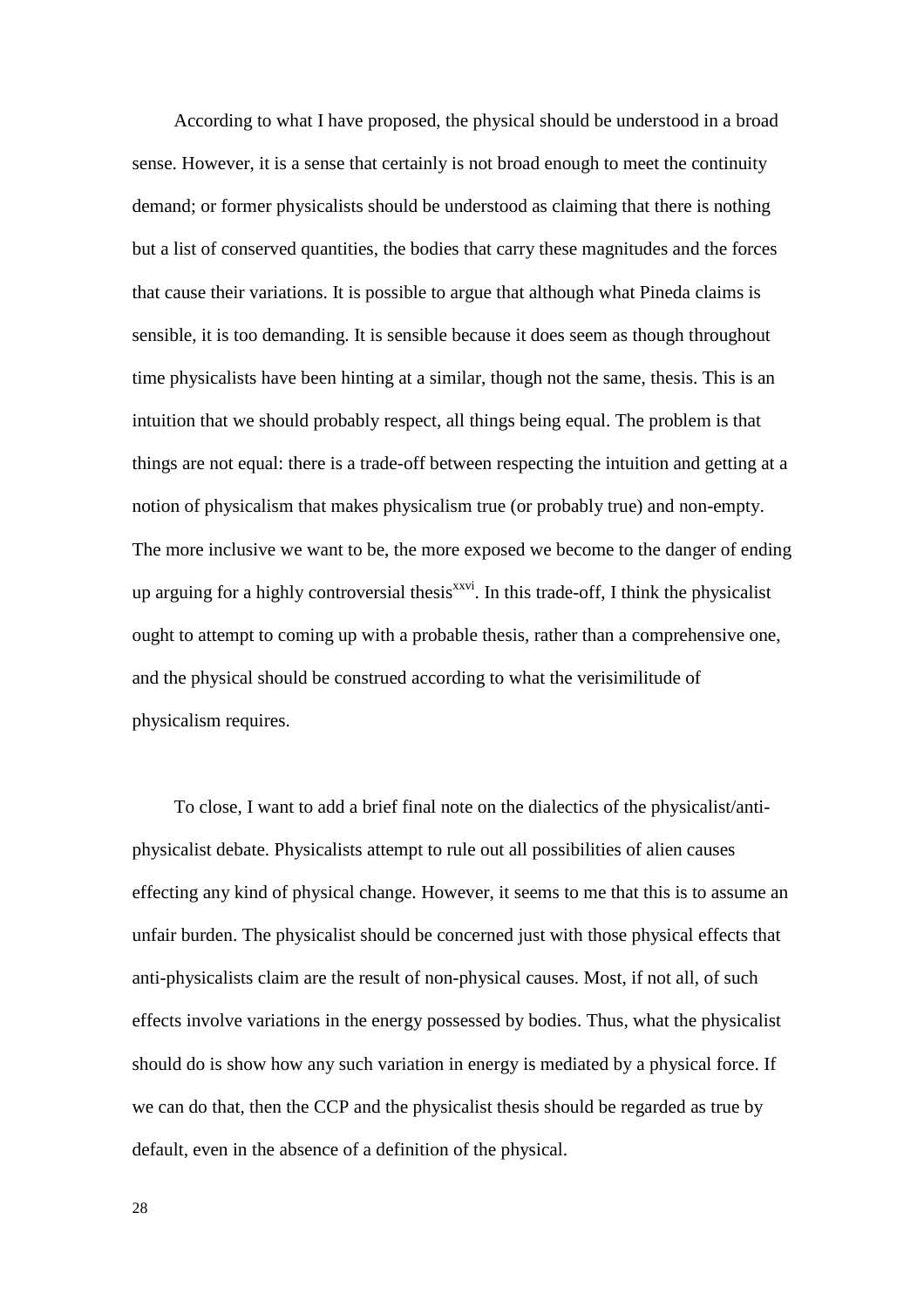Agustín Vicente

Ikerbasque Foundation for Science, Philosophy Department, University of the Basque Country, Av. Tolosa 70, 20018 San Sebastián, Spain e-mail: gusa@euskaltel.net; agustin\_vicente@ehu.es

## **Funding**

Funding for this research was provided by the Spanish Government (project FFI2008- 06421-C02-02) and the Junta de Castilla y León (VA077A07).

#### **Acknowledgements**

This paper was presented at the Xth Metaphysics of Science Workshop, held at Granada, and at the "Jornadas de Filosofía", in Valladolid. I am very grateful to the audiences of both events, and also to David Pineda, who was the first to read a version of this work, and to Toffa Evans, who did a thorough correction of both the English and some of the physics. Jesus Esteban was also very helpful. I am especially indebted to two anonymous referees of BJPS. Their work on the paper has been amazing. Thanks.

#### **References**

- Bigelow, J. and Pargetter, R. [1990]: 'Metaphysics of Causation', *Erkenntnis* **33**, pp. 89- 119.
- Bishop, R. C. [2006]: 'The Hidden Premise in the Causal Argument for Physicalism', *Analysis* **66**, pp. 44-52.
- Bloom, P. [2004]: *Descartes' Baby: How The Science Of Child Development Explains What Makes Us Human*, Basic Books.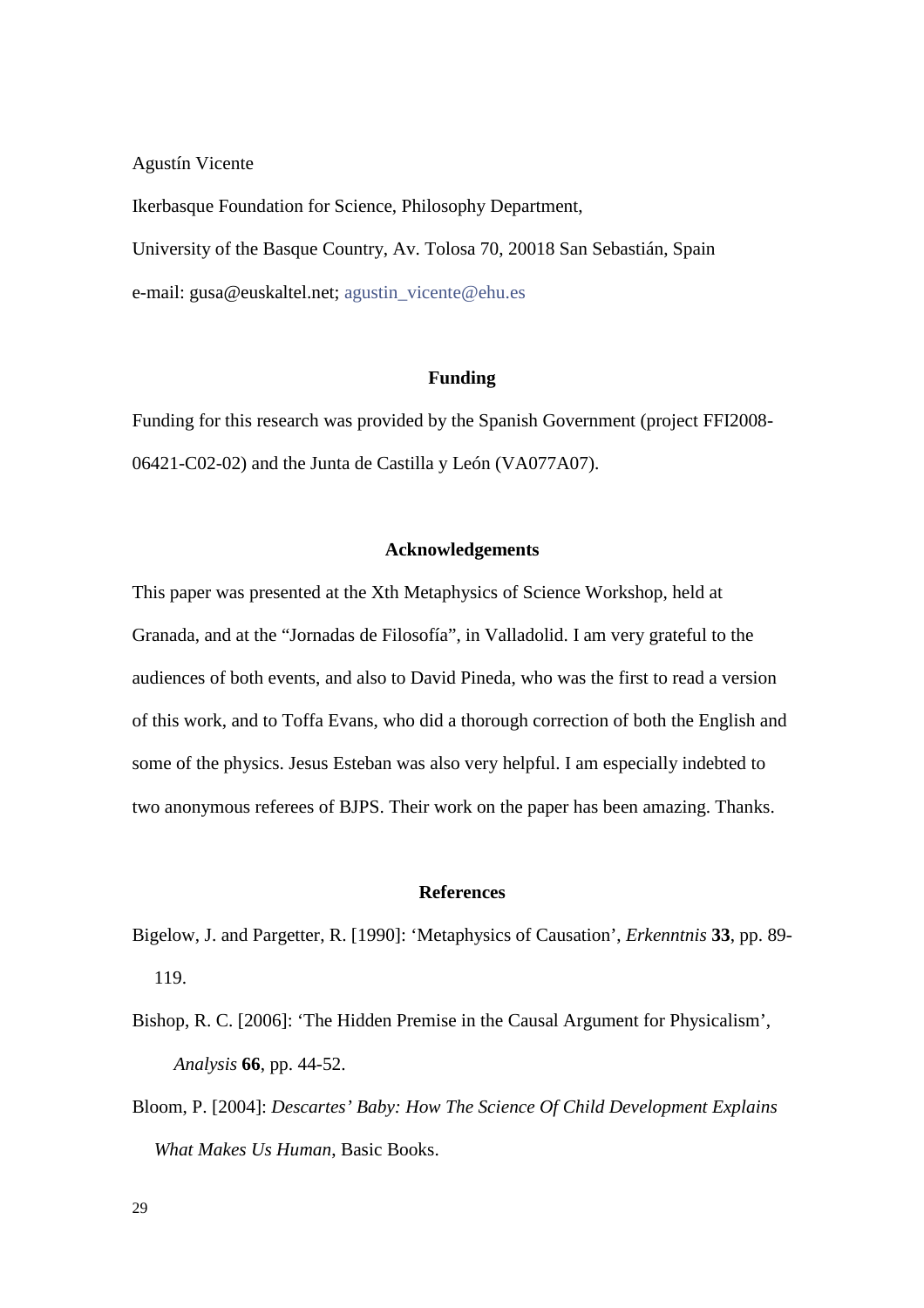Brown, R. and Ladyman, J. [2009]: 'Physicalism, Supervenience and the Fundamental Level', *Philosophical Quarterly* **59**, pp. 20-38

Cartwright, N. [1999]: *The Dappled World*, Cambridge: Cambridge University Press.

Chomsky, N. [1995]: 'Language and Nature', *Mind* **104**, pp. 1-61.

Churchland, P. [1984]: *Matter and Consciousness*, MIT Press.

Crook, S. and Gillett, C. [2001]: 'Why Physics Alone Cannot Define the 'Physical'', *Canadian Journal of Philosophy* **31**, pp. 333-360.

Dowe, P. [2000]: *Physical Causation*, Cambridge: Cambridge University Press.

- Dowell, J. [2006]: 'The Physical: Empirical, not Metaphysical', *Philosophical Studies* **131**, pp. 25–60.
- Dupré, J. [2001]: *Human Nature and the Limits of Science*, New York: Oxford University Press.
- Fair, D. [1979]: 'Causation and the Flow of Energy', *Erkenntnis* **14**, pp. 219-250.
- Gillett, C. and Witmer, G. [2001]: 'A Physical Need: Physicalism and the *Via Negativa*', *Analysis* **61**, pp. 302-308.
- Hempel, C. [1980]: 'Comments on Goodman's Ways of Worldmaking', *Synthese* **45**, pp. 193-200.
- Hoefer, C. [2000]: 'Energy Conservation in GTR', *Studies in History and Philosophy of Modern Physics* **31**, pp. 189-199.
- Hornsby, J. [1997]: *Simple Mindedness: In Defense of a Naive Naturalism in the Philosophy of Mind*. Cambridge, MA: Harvard University Press.

Kauffman, S. [1995]: *At home in the universe*, New York: Oxford University Press.

Kim, J. [1993]: *Supervenience and Mind*, Cambridge University Press.

Kim, J. [2005]: *Physicalism or Something Near Enough*, Princeton University Press.

Kuhn, T. [1969]: *The Structure of Scientific Revolutions*, University of Chicago Press.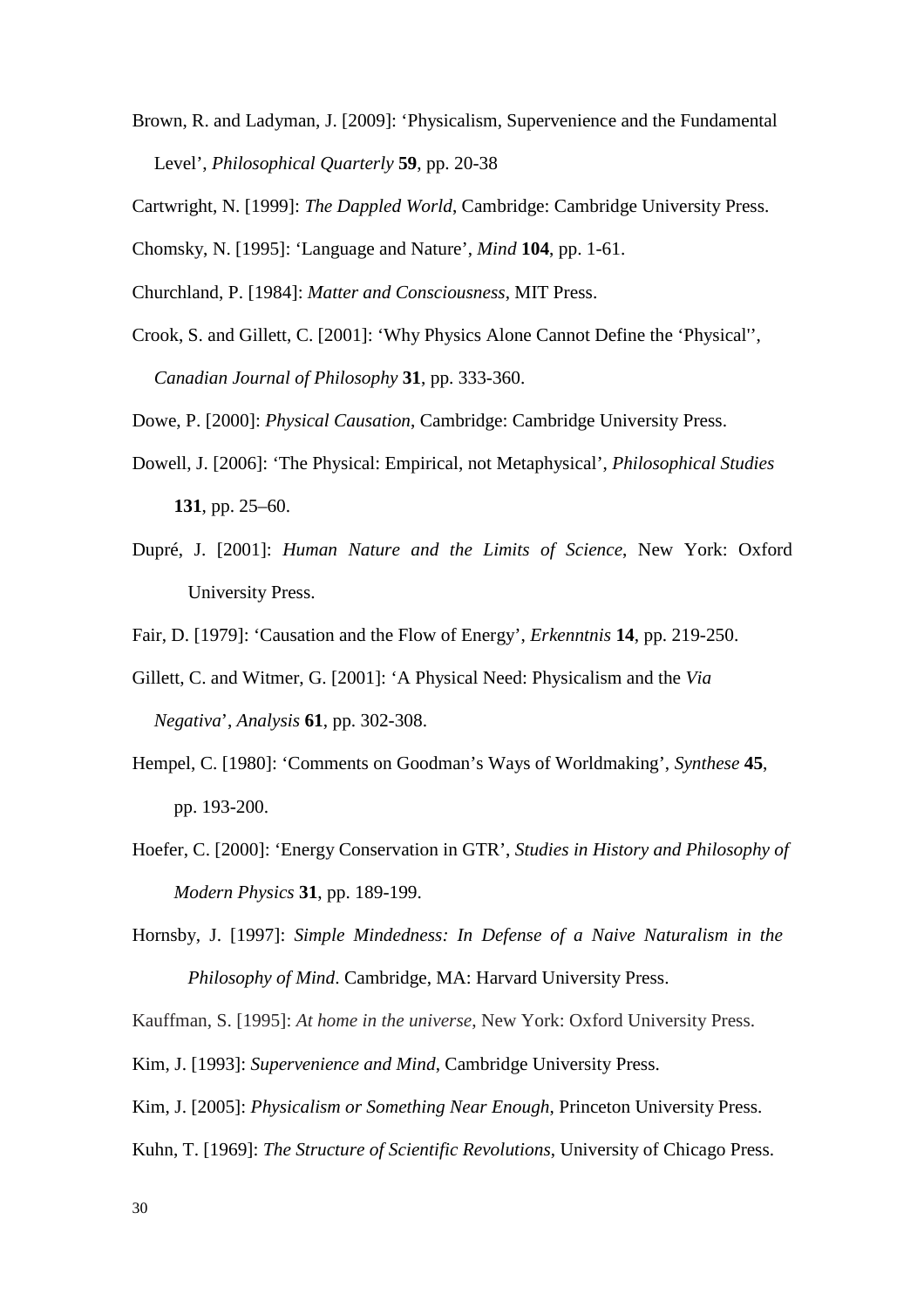- Lakatos, I. [1978]: *The Methodology of Research Progammes: Philosophical Papers, vol. I*, Cambridge University Press.
- Laudan, L. [1981]: 'A Confutation of Convergent Realism', *Philosophy of Science* **48**, pp. 19-49.
- Lowe, J. [2000]: *An Introduction to the Philosophy of Mind*, Cambridge: Cambridge University Press.
- Melnyk, A. [1997]: 'How to Keep the 'Physical' in Physicalism', *The Journal of Philosophy* **94**, pp. 622-37.
- Melnyk, A. [2003]: *A Physicalist Maniphesto. Thoroughly Modern Materialism*, Cambridge: Cambridge University Press.
- Montero, B. [2003]: 'Varieties of Causal Closure', in S. Walter and H-D. Heckmann (*eds*), 2003, *Physicalism and Mental Causation*, Imprint Academics.
- Montero, B. [2006]: 'Physicalism and the Conservation of Energy', *Dialectica* **60**, pp. 383-396.
- Montero, B. [2005]: 'What is the Physical?', in B. McLaughlin and A. Beckermann, (*eds*), 2005, *Oxford Handbook in the Philosophy of Mind*, Oxford University Press.
- Montero, B. and Papineau, D. [2005]: 'A Defence of the *Via Negativa* Argument for Physicalism', *Analysis* **65**, pp. 233-237.
- Ney, A. [2006]: 'Physicalism as an Attitude', *Philosophical Studies*, **138**, pp. 1-15
- Norton, J. [2003]: 'Causation as Folk Science', *Philosophers' Imprint* 3:4, reprinted in H. Price and R. Corry (*eds*), 2007, *Causation, Physics and the Constitution of Reality: Russell's Republic Revisited.* Oxford University Press.
- Papineau, D. [2001]: 'The Rise of Physicalism', in C. Gillet and B. Loewer (*eds*), 2001, *Physicalism and Its Discontents*. Cambridge University Press.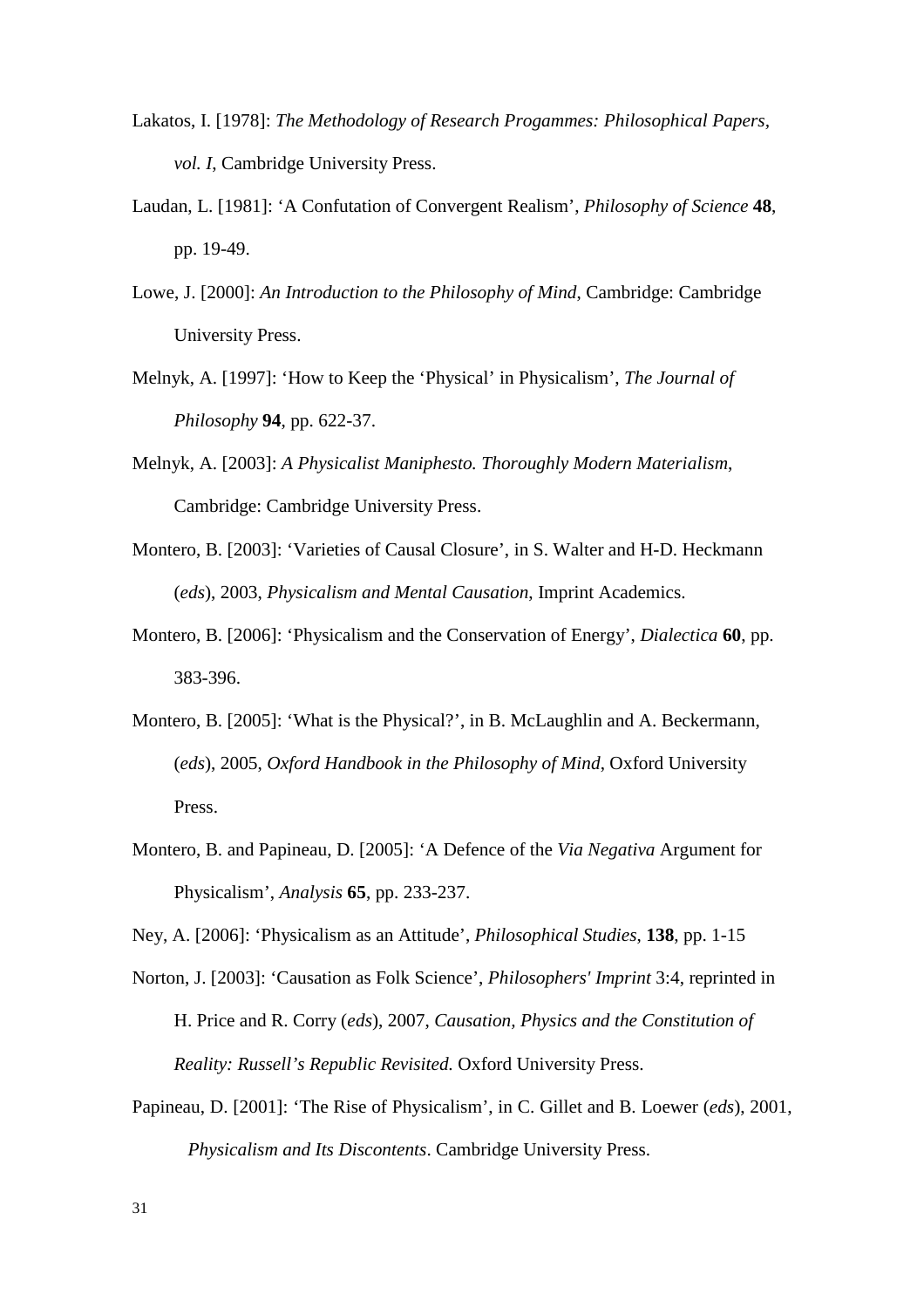Papineau, D. [forthcoming]: 'The Causal Closure of the Physical and Naturalism', in B. Mclaughlin, A. Beckermann and S. Walter (*eds*), *The Oxford Handbook of the Philosophy of Mind*, accessed at <www.kcl.ac.uk/content/1/c6/04/17/79/04- Mclaughlin-Chap02.pdf>

Pettit, P. [1993]: 'A Definition of Physicalism', *Analysis*, **53**, pp. 213–23.

- Pineda, D. [2006]: 'A Mereological Characterization of Physicalism', *International Studies in the Philosophy of Science* **20**, pp. 243-266.
- Quine, W.O. [1953]: 'Two Dogmas of Empiricism', in *From a Logical Point of View*, Harvard University Press.
- Salmon, W. [1984]: *Scientific Explanation and the Causal Structure of the World*, Princeton, Princeton University Press.
- Salmon, W. [1997]: 'Causality and Explanation: A Reply to Two Critiques', *Philosophy of Science* **64**, pp. 461-477.

Sagan, C. [1980/2002]: *Cosmos*, Random House.

- Spurrett, D. and Papineu, D. [1999]: "A Note on the Completeness of Physics", *Analysis*, **59**, pp. 25-29.
- Sturgeon, S. [1998]: "Physicalism and Overdetermination", *Mind* **107**, pp. 411-433.

Vicente, A. [2004]: 'The Overdetermination Argument Revisited', *Minds and* 

*Machines*, **14**, pp. 331–347.

Vicente, A. [2006]: 'On the Causal Completeness of Physics', *International Studies in the Philosophy of Science*, **20**, pp. 149–171.

- Wilson, J. [2006]: 'On Characterizing the Physical', *Philosophical Studies*, **131**, pp. 61-99.
- Worley, S. [2006]: 'Physicalism and the *Via Negativa*', *Philosophical Studies*, **131**, pp. 101-126.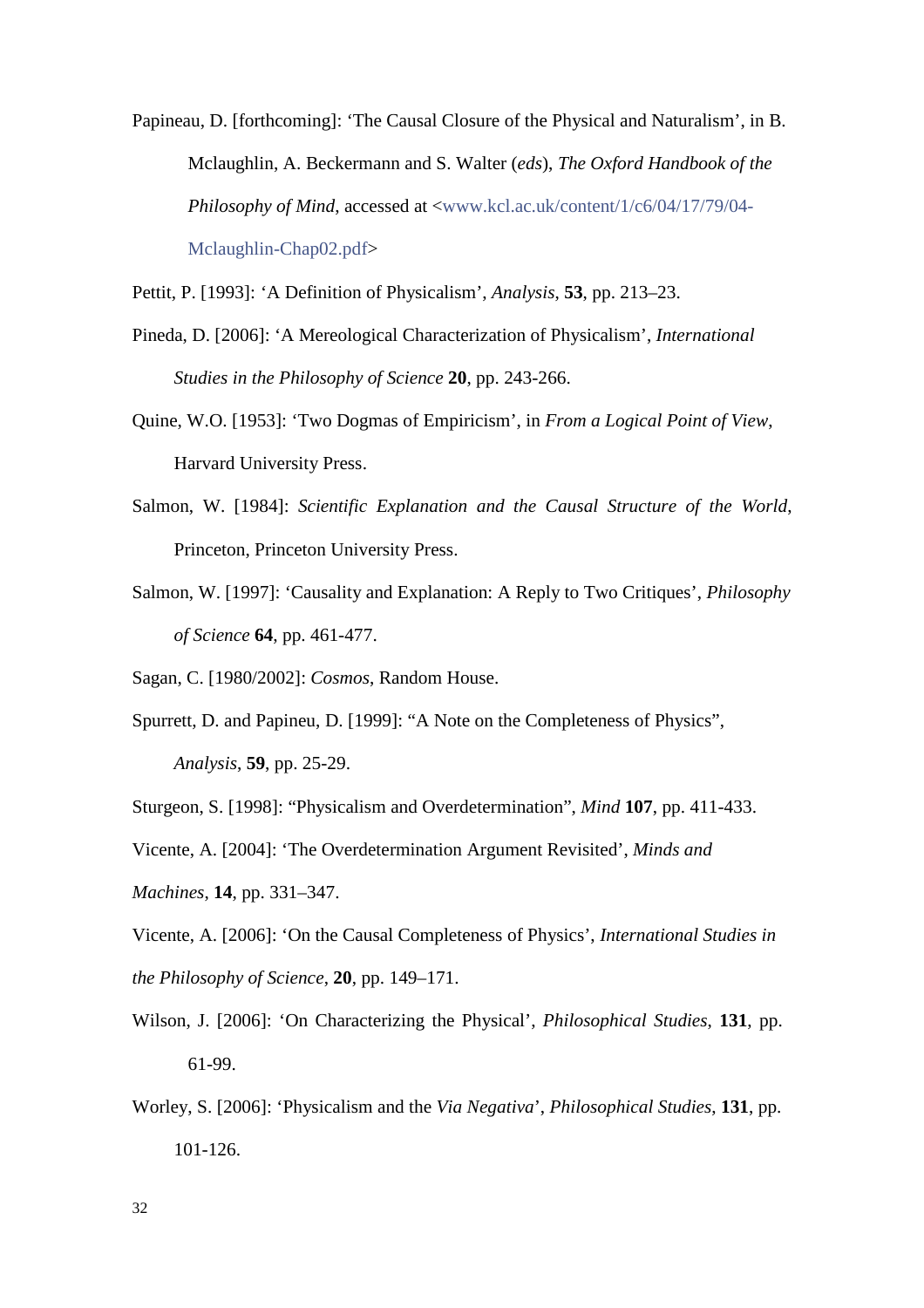<sup>i</sup> Some authors, e.g. Ney [2006], hold that physicalism could be better seen as an *attitude*, expressed by the commitment to construe one's ontology according to what physics says exists. By taking physicalism to be an attitude instead of an ontological thesis the problems derived from Hempel's dilemma are avoided, since an attitude is not true, false or trivial. Here, I will not discuss this view, but rather I will focus on the issue of whether, as of today, physicalism can constitute an ontological thesis that is neither trivial nor false. Given that I think this can be done, I consider it unnecessary to adopt Ney's proposed change in the status of physicalism from ontological thesis to attitude.

 $\mathbf{u}$  ii In what follows. I will be concerned with the strong version of physicalism. iii Wilson [2006] claims that it *is* false, since General Relativity and the Standard Model of quantum mechanics are incompatible.

 $\mathbf{u}^{\text{iv}}$  The triviality problem is that we cannot be sure that future physics will not incorporate as part of its own domain the entities that look problematic from a physicalist point of view, without reducing them -indeed, Chomsky [1995] suggests that we can expect just this of the ultimate physics. This means that if we define the physical according to what future physics will claim, we may be making physicalism trivially true, for it may be true even if problematic entities -prototypically, mental entities- are irreducible.

l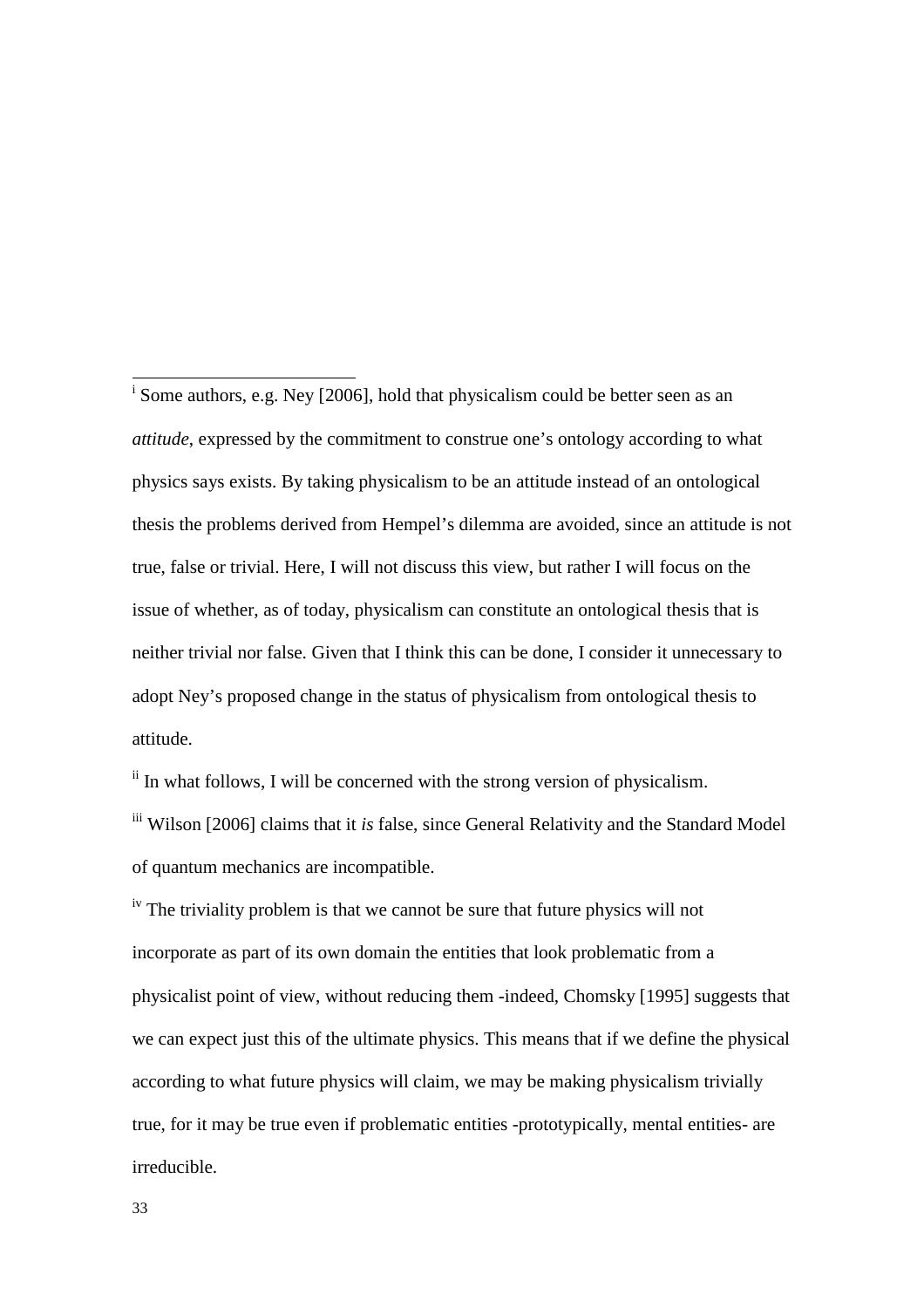<sup>v</sup> The relevant class that I have in mind is the class of all local interactions in which spacetime is not involved as a putative bearer of energy (see below).

<sup>vi</sup> The "a few more properties" includes color-charge, for instance, but is intended to cover all the other properties (if any) that enter the list of the conserved quantities at some point.

vii The *via negativa* is a general strategy that does not necessarily entail the rejection of Hempel's dilemma. The *via negativa* is also adopted by futurists that want to evade the accusation of triviality. For instance, Wilson [2006] presents an account according to which the physical is defined as: "(i) the physical entities treated by fundamental physics, with the proviso that (ii) physical entities are not fundamentally mental". According to Wilson, it is impossible to have a good definition of the physical without the second part of the definition, which she calls the NFM constraint (see also Brown and Ladyman [2009]). In contrast, Crook and Gillett [2001] endorse the *via negativa*  only as part of a longer definition of the physical with which they try to avoid Hempel's dilemma by not relying on any particular view on physics, but only on the metaphysical doctrine of materialism. As long as Crook and Gillett's definition takes the mental to be the only contrast class worth considering, it shares the problems of the general *via negativa* approach. In particular, as Pineda [2006] claims, their definition is compatible with biological emergentism or even with vitalism.

 $\frac{v}{v}$ <sup>viii</sup> Although it is possible to object that "the mental" is (at least) as ill-defined as "the physical". This is not a line I am going to pursue, but I think this criticism of the *via negativa* is right. It is typically assumed that irreducibly mental means irreducibly intentional and/or qualitative, but in fact there is no consensus as to what the intentional and the qualitative are.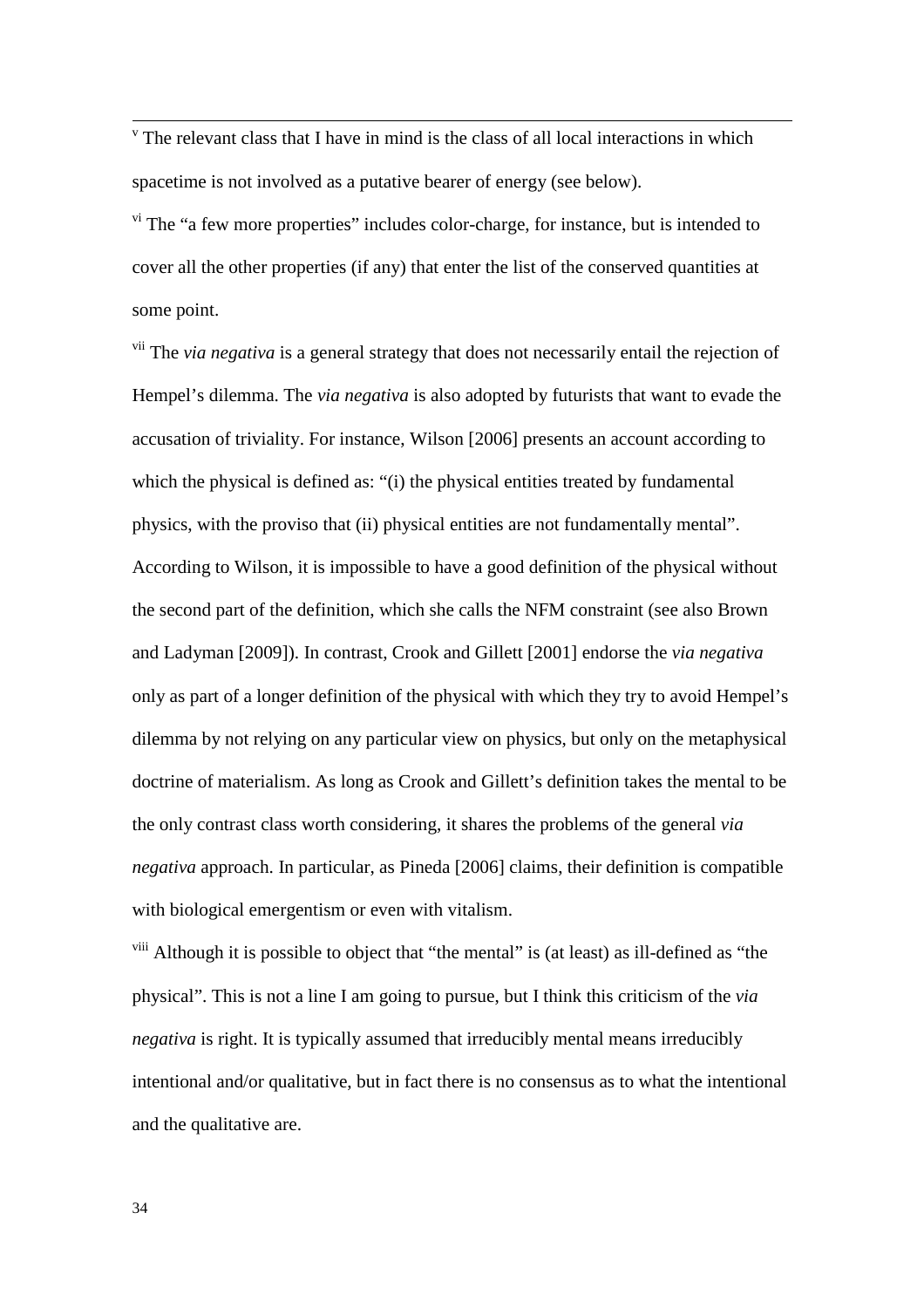$\frac{1}{x}$  See Churchland [1984] for a criticism of folk psychology's predictive and explanatory capacities.

x It can be said that we arrive at this conviction, *contra* Churchland, because mental predicates form part of a theory that is explanatory and predictive. But this is clearly not the case of *qualia*. We would believe in their existence even if, as epiphenomenalists claim, they are explanatorily idle.

 $x_i$ <sup>xi</sup> I understand that the opening paragraph in Montero's [2003] supports my claim: "Does God exist? If the physical world is causally closed, then it seems that a nonphysical God who causally affects the physical world cannot exist." Against this reading of what Montero's words imply, Wilson [2006] claims that the issue of God's existence is, after all, an issue about whether there are irreducible mental properties. I think such a position requires more explanation than is given. However, I also think that Montero could just as well have continued to ask about astrology, for instance, without giving the impression that she was speaking about a different kind of thing: "Do planets have astrological powers? If the physical world is causally closed, then it seems that non-physical astrological powers that causally affect the world cannot exist." xii So too are more sophisticated tactics such as Crook and Gillett's [2001]. Crook and Gillett define the physical as that which is not irreducibly mental and which is not composed of other entities. However, this implies that if there are biological irreducible entities, they are physical.

 $x$ <sup>xiii</sup> Pettit [1993] proposes to substitute "the physical" for "the microscopic". It is a proposal that introduces the problem of making physicalism likely to be unsupported (see fn. 26). The same can be said of any proposal that buys into the so-called "layered model" of the sciences, such as Crook and Gillett's [2001] and Pineda's [2006] mereological accounts

35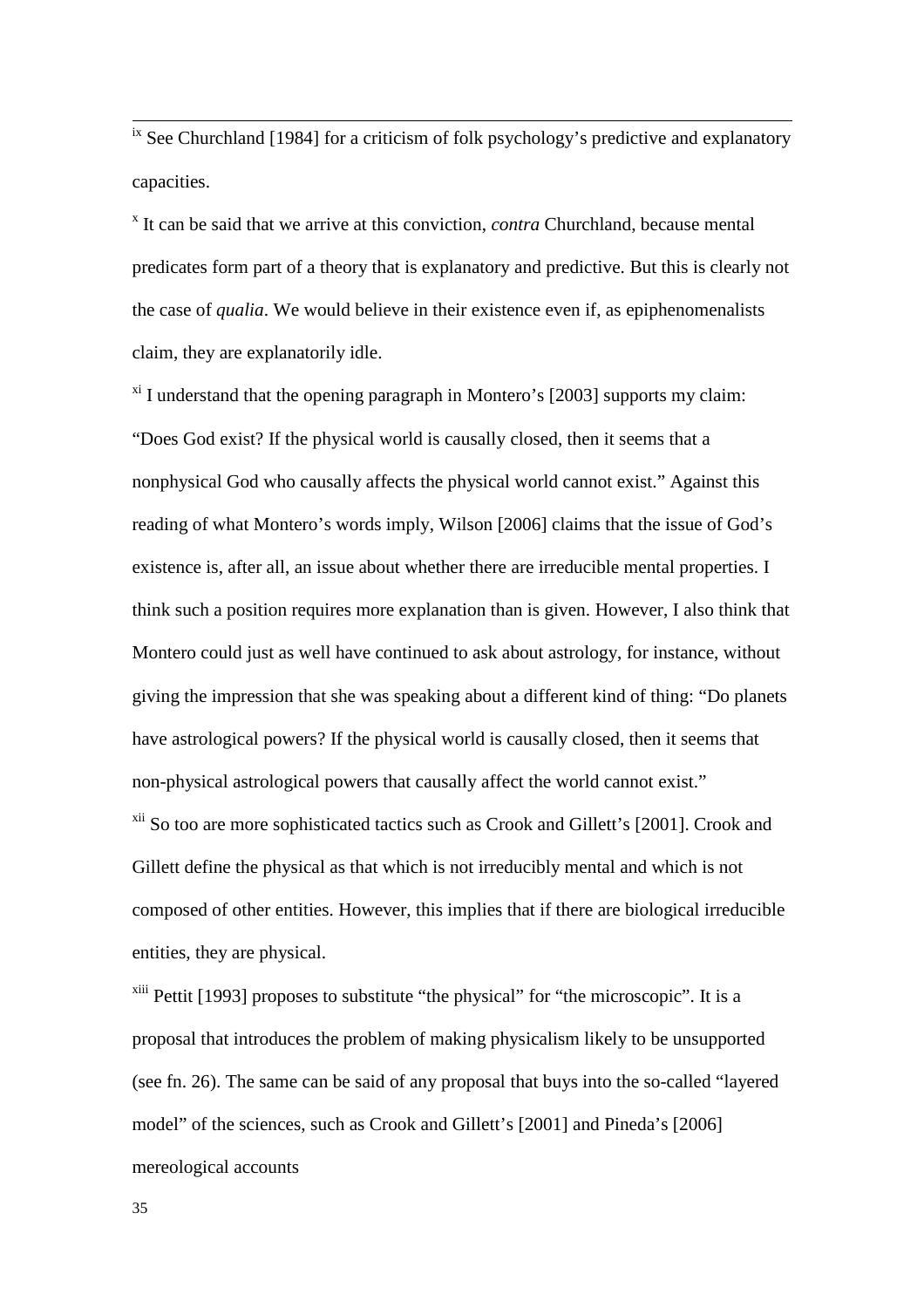$x<sub>iv</sub>$  It may be objected that we do have better, inductive, reasons to believe in physicalism. The development of science can be seen as an accumulation of mechanistic lower-level explanations of higher-level phenomena. However, I do not think that physicalism can be easily established on these inductive grounds. Emergentists, for instance, read the inductive record in a very different way. Their view is that as science advances, it discovers more and more complex phenomena which cannot be accounted for in terms of lower levels (S. Kauffmann [1995] and his followers are a case in point). Dupré [2001] and Cartwright [1999] would also deny that there is the inductive evidence required to argue for a physicalist thesis. It is not my intention to side with any of these sceptics, but only to point out that the inductivist argument has to face important objections. A second objection to the line of argumentation proposed here is that I rely on the CCP to establish physicalism, and some authors hold that there is no place for causation in fundamental physics (see, e.g., Norton [2003]). Now, if this were right, surely it would not be possible to claim that the CCP is true. However, it would be possible to hold instead that every physical *explanandum* has a sufficient physical explanation. I think my argument is just as valid if we substitute the CCP for a principle of explanatory comprehensiveness.

<sup>xv</sup> According to Kuhn, for instance, these laws and claims are only one part of what defines a paradigm. As is well known, the other constituents of a disciplinary matrix are exemplars, guiding metaphors and some metaphysical commitments.

 $xvi$  This does, however, open up the possibility of the anti-physicalist being an epiphenomenalist, and the possibility of epiphenomenalism should be addressed in a separate debate. That is, in order for the CCP to establish physicalism, we first have to rule out the possibility of epiphenomenalism. We also need to exclude the possibility of physical effects being causally overdetermined by physical and non-physical causes. To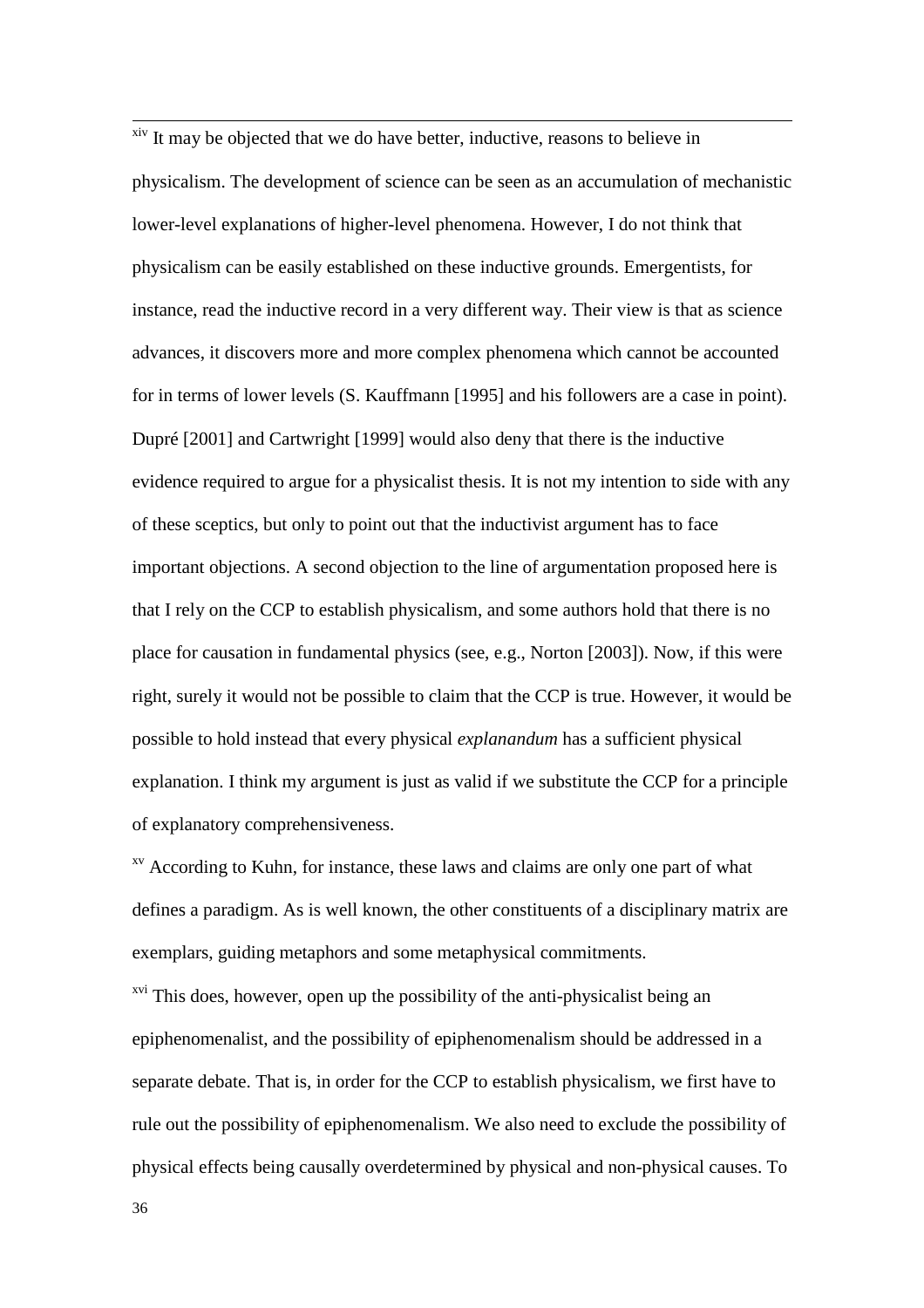the best of my knowledge, the possibility that non-physical causes work in *tandem* with physical causes, and are indeed correlated by natural law, has been little discussed. I consider that the best reason we have for rejecting such a possibility is the application of methodological parsimony: Occam's razor.

<sup>xvii</sup> The qualification that changes are changes in bodies is introduced in order to exclude from the debate changes in space-time location. That is, when I speak about physical changes I mean changes in properties that bodies have or possess. I think these are the changes that should concern us in the present discussion, as they are the kind of changes that anti-physicalists attempt to explain.

xviii I speak freely about bodies because it seems to be admitted by all parties in the debate that this is not a controversial notion (see Kim [1993]). The debate revolves around the kinds of properties that bodies can have. In any case, bodies here can be defined simply as bearers of conserved quantities. This entails that bodies are the ultimate bearers of conserved quantities, but also that bodies may be aggregates of conserved quantities, depending on whether one wants to say that aggregates can also possess conserved quantities (though they will possess them in a merely additive way).  $x$ <sup>ix</sup> The notion of pseudoprocess was introduced by Salmon [1984]. It refers to those apparent processes which can neither transmit nor receive marks. His most widely discussed example is that of a beacon rotating in the centre of a circular building. A brief pulse of light going from the beacon to the wall is a causal process. If a red filter is placed in its path, the pulse turns red, and remains red from the point of intersection to the wall without further intervention. In contrast, the spot of light that travels around the wall is a pseudoprocess. It will turn red for a moment if, for instance, you place a filter at a point on the wall that the spot strikes, but from that point onwards, the spot will not be red without further intervention.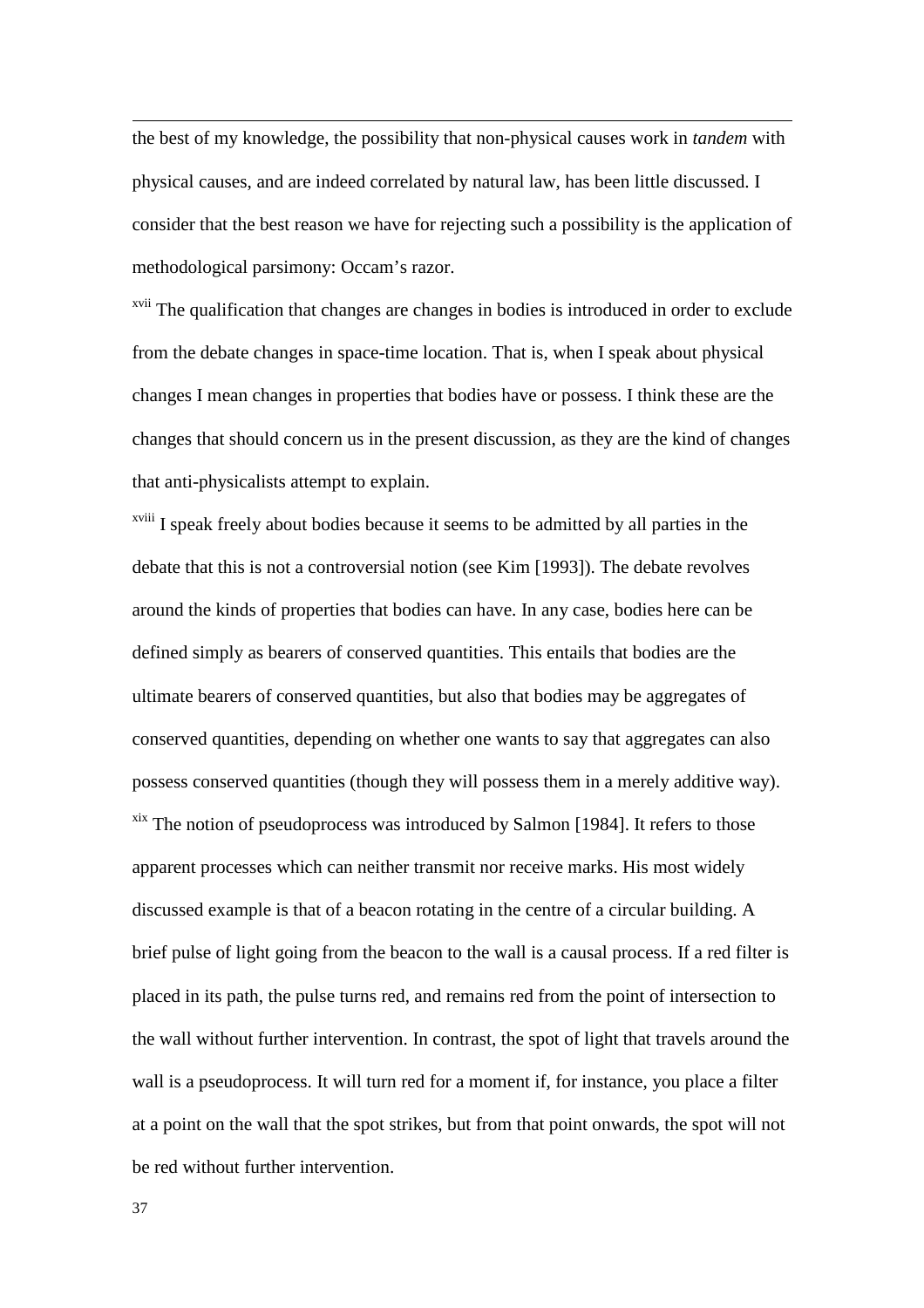$x^x$  It is possible to object that, e.g., conservation laws by themselves do not exclude the possibility of there being a non-physical form of energy that can be transformed into physical energy (e.g., Montero [2006]). This is true, but such a possibility can be excluded on other, inductive grounds. Quite simply, there are no traces of non-physical energy, and all increases or decreases in the energy possessed by one body correspond perfectly to immediately antecedent decreases or increases in the energy possessed by another.

<sup>xxi</sup> There is an exchange of a conserved quantity in the movement of a planet orbiting the sun, even if it were circular, which is linear momentum. However, it seems odd to say that the movement consists in (rather than simply involves) the exchange of linear momentum.

<sup>xxii</sup> Technically, a force is conservative if the total work done by the force is zero as the point of application moves around any closed path.

xxiii It may be argued that bodily movements are not the proper *explananda* of mentalistic explanations. However, the "dual-*explanandum*" approach is full of problems (see Vicente [2004]). Moreover, it is typically endorsed by authors, like Hornsby [1997], who would be highly reluctant to talk about "mental forces". <sup>xxiv</sup> Perhaps an eventual discovery that charge is not conserved could give some support to some dualist position, so perhaps charge should also be included. I do not think, however, that an eventual discovery that color charge is not conserved in strong interactions could affect the physicalism debate at all.

<sup>xxv</sup> For a reconstruction of the Cartesian position see Lowe [2000] and Papineau [2001]. <sup>xxvi</sup> In the line of Crook and Gillett [2001], Pineda proposes that the physical should be defined in mereological terms and without relying on any particular view of physics. The differences between his proposal and Crook and Gillett's are two: first, he is not